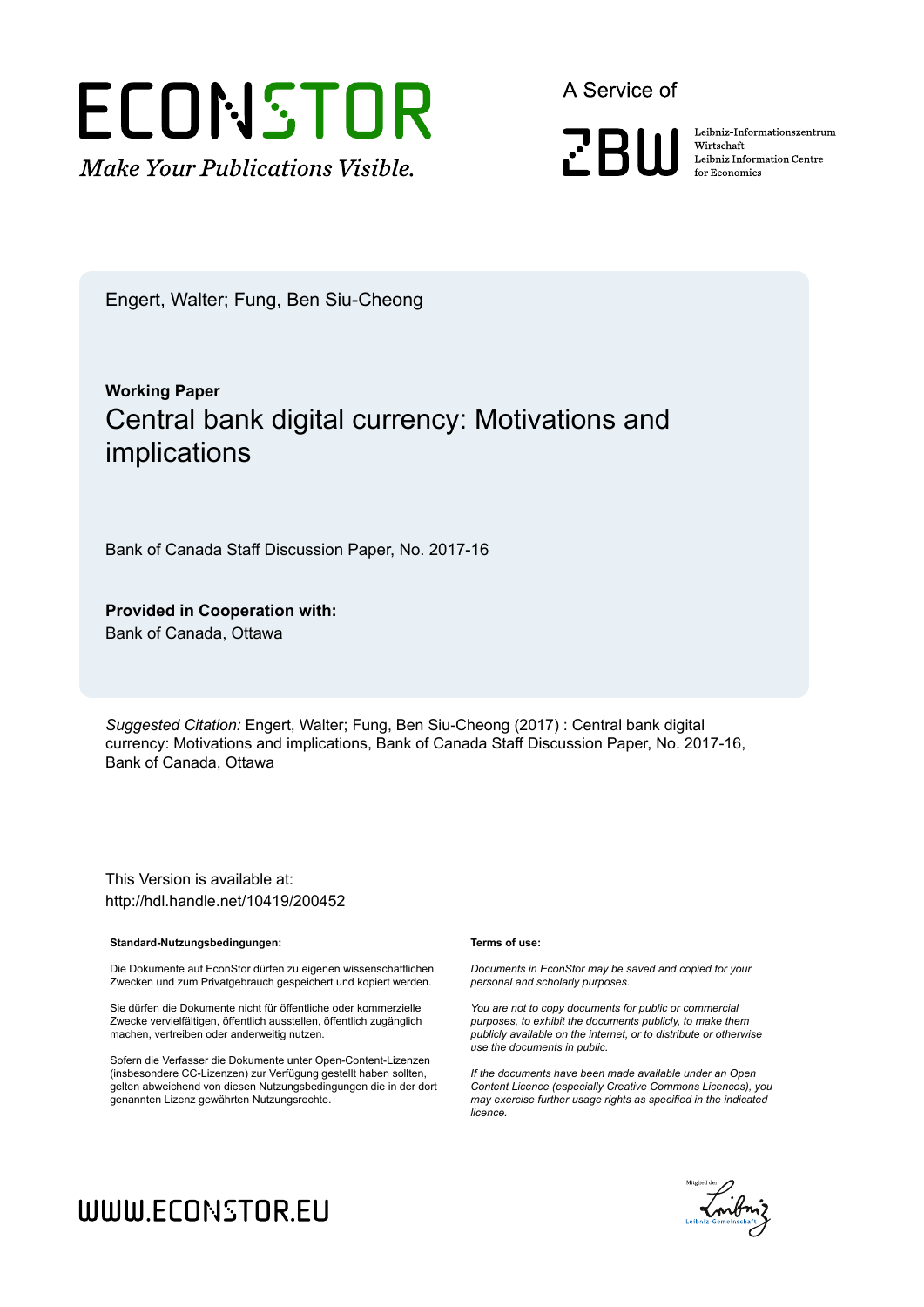

Staff Discussion Paper/Document d'analyse du personnel 2017-16

# Central Bank Digital Currency: Motivations and Implications



by Walter Engert and Ben S. C. Fung

Bank of Canada staff discussion papers are completed staff research studies on a wide variety of subjects relevant to central bank policy, produced independently from the Bank's Governing Council. This research may support or challenge prevailing policy orthodoxy. Therefore, the views expressed in this paper are solely those of the authors and may differ from official Bank of Canada views. No responsibility for them should be attributed to the Bank.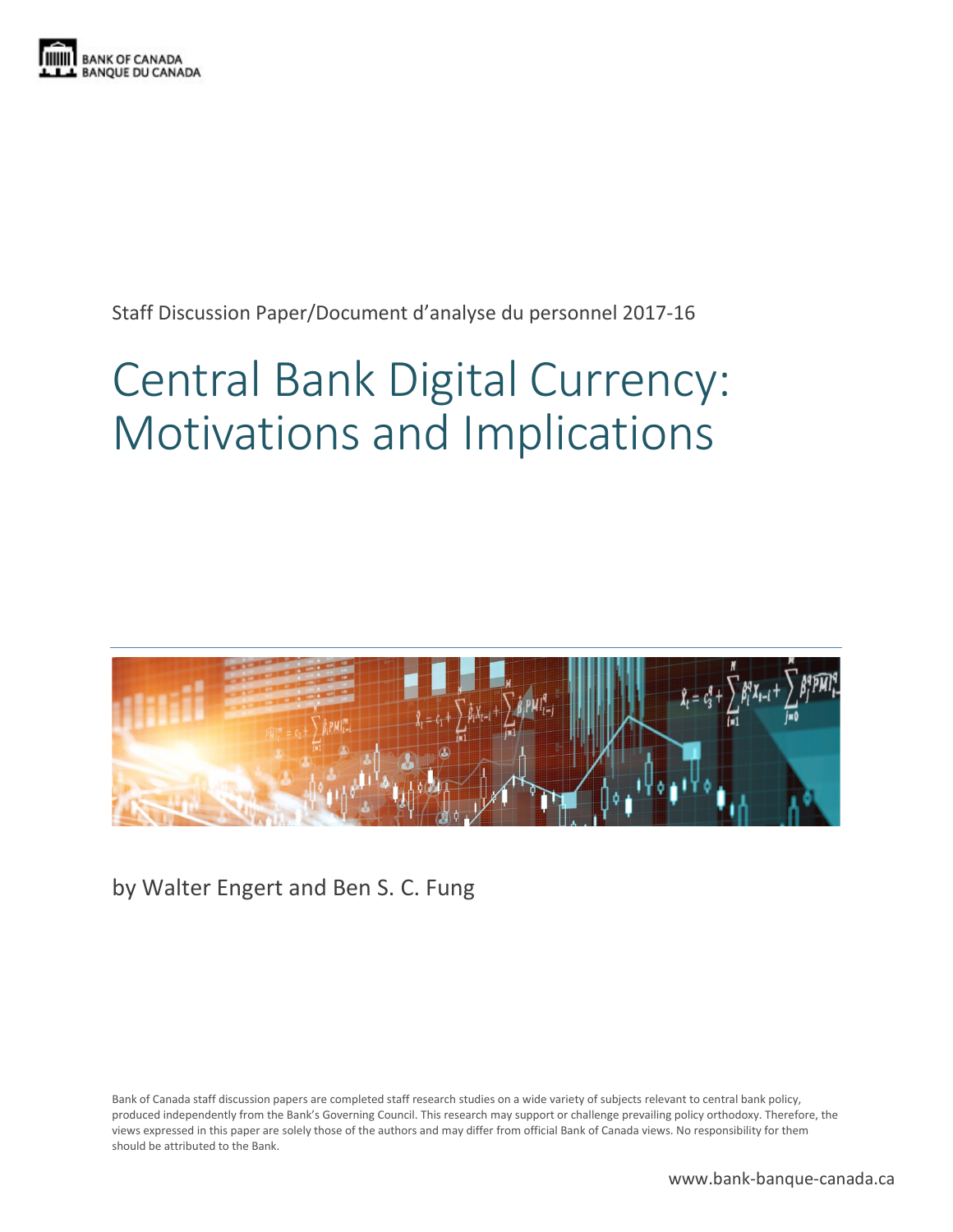Bank of Canada Staff Discussion Paper 2017-16

November 2017

# **Central Bank Digital Currency: Motivations and Implications**

**by**

## **Walter Engert<sup>1</sup> and Ben S. C. Fung<sup>2</sup>**

<sup>1</sup> Office of the Superintendent of Financial Institutions Ottawa, Ontario, Canada K1A 0H2 [walter.engert@osfi-bsif.gc.ca](mailto:walter.engert@osfi-bsif.gc.ca)

> <sup>2</sup> Currency Department Bank of Canada Ottawa, Ontario, Canada K1A 0G9 [bfung@bankofcanada.ca](mailto:bfung@bankofcanada.ca)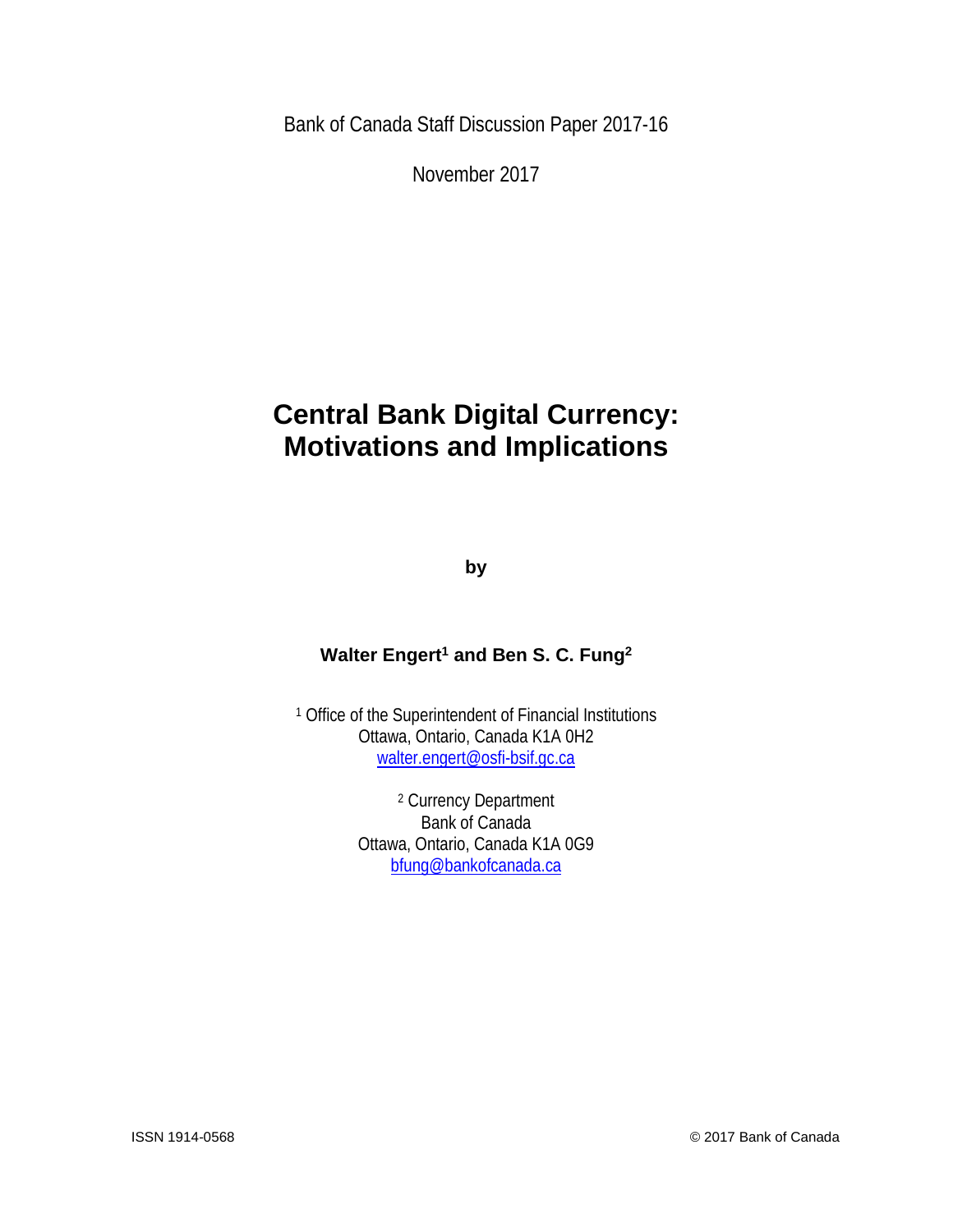# **Acknowledgements**

We thank Neville Arjani, Jonathan Chiu, Theodoros Garanzotis, Hanna Halaburda, Scott Hendry, Shuji Kobayakawa, Tim Lane, Ohad Lederer, Stephen Murchison, Francisco Rivadeneyra, Bjorn Segendorf, Richard Wall, Warren Weber, Carolyn Wilkins, Stephen Wright and seminar participants at the Bank of Canada, the Third International Workshop P2P Financial Systems 2017 (London, UK), the Bank Negara Malaysian Monetary Policy Conference (Kuala Lumpur, Malaysia), the Hong Kong Monetary Authority and the Bank for International Settlements Asian Office for helpful comments and suggestions. The views expressed in this paper are solely those of the authors. No responsibility for them should be attributed to the Bank of Canada or the Office of the Superintendent of Financial Institutions.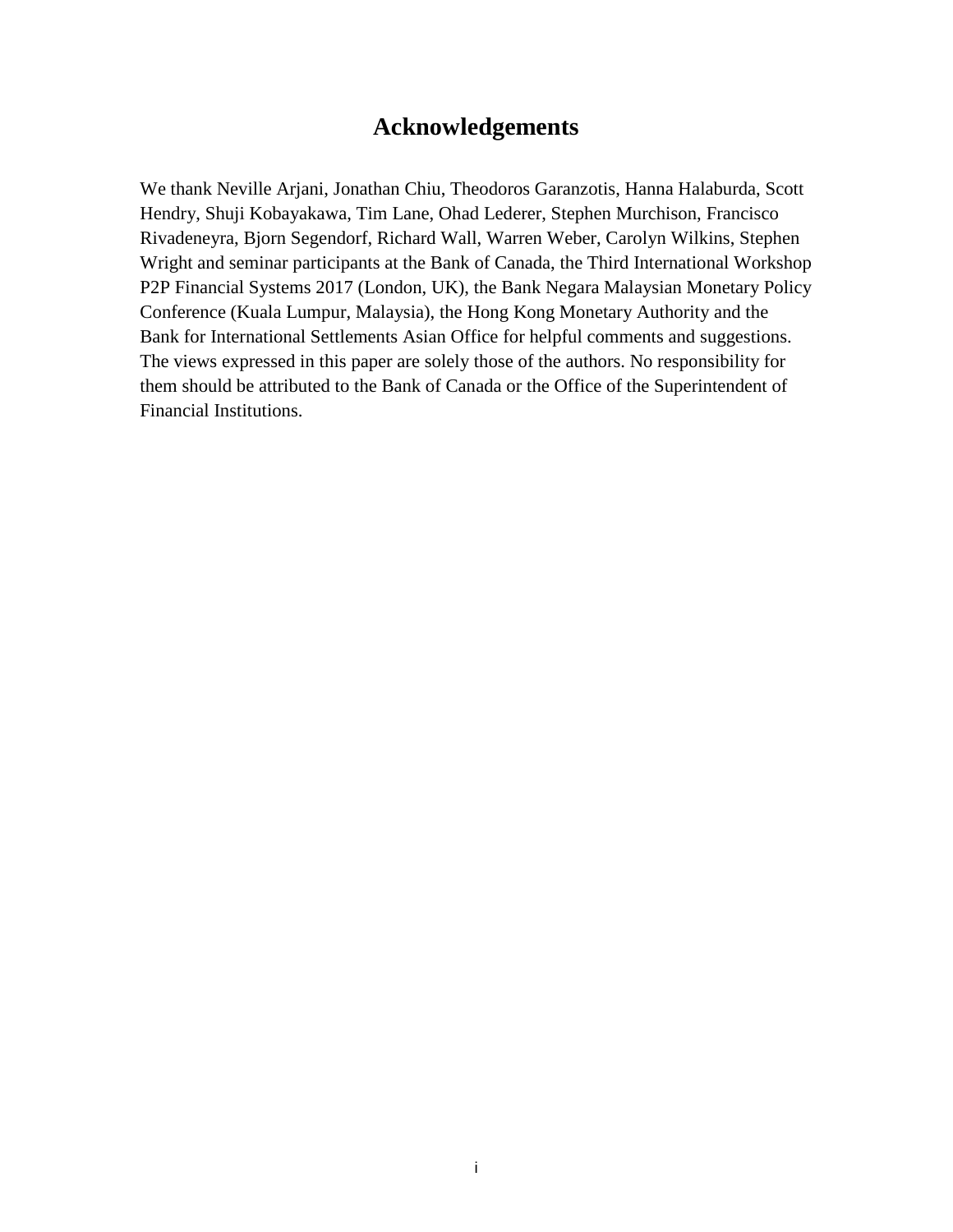# **Abstract**

The emergence of digital currencies such as Bitcoin and the underlying blockchain and distribution ledger technology have attracted significant attention. These developments have raised the possibility of considerable impacts on the financial system and perhaps the wider economy. This paper addresses the question of whether a central bank should issue digital currency that could be used by the general public. It begins by discussing the possible motivations for a central bank to issue a digital currency. The paper then sets out a benchmark central bank digital currency (CBDC) with features that are similar to cash. The implications of such a digital currency are explored, focusing on central bank seigniorage, monetary policy, the banking system and financial stability, and payments. Finally, a CBDC that differs from the benchmark digital currency in a significant way is considered.

*Bank topics: Bank notes; Digital currencies; Financial services; Payment clearing and settlement services JEL codes: E, E4, E41, E42, E5*

# **Résumé**

L'arrivée des monnaies numériques comme le bitcoin ainsi que la chaîne de blocs ou technologie du grand livre partagé sous-jacente suscitent beaucoup d'intérêt. Ces évolutions laissent entrevoir la possibilité d'incidences notables sur le système financier et peut-être même sur l'ensemble de l'économie. Dans la présente étude, nous nous penchons sur la question de savoir si les banques centrales devraient émettre une monnaie numérique à l'intention du grand public. D'abord, nous discutons des raisons qui pourraient les motiver à le faire. Ensuite, nous décrivons une monnaie numérique de référence émise par une banque centrale dont les caractéristiques se rapprochent de celles de l'argent comptant. Nous examinons les conséquences d'une telle monnaie, notamment pour les recettes de seigneuriage de la banque centrale, la politique monétaire, le système bancaire, la stabilité financière et les paiements. Enfin, nous envisageons une monnaie numérique émise par une banque centrale qui serait considérablement différente de la monnaie numérique de référence.

*Sujets : Billets de banque ; Monnaies numériques ; Services financiers ; Services de compensation et de règlement des paiements Codes JEL : E, E4, E41, E42, E5*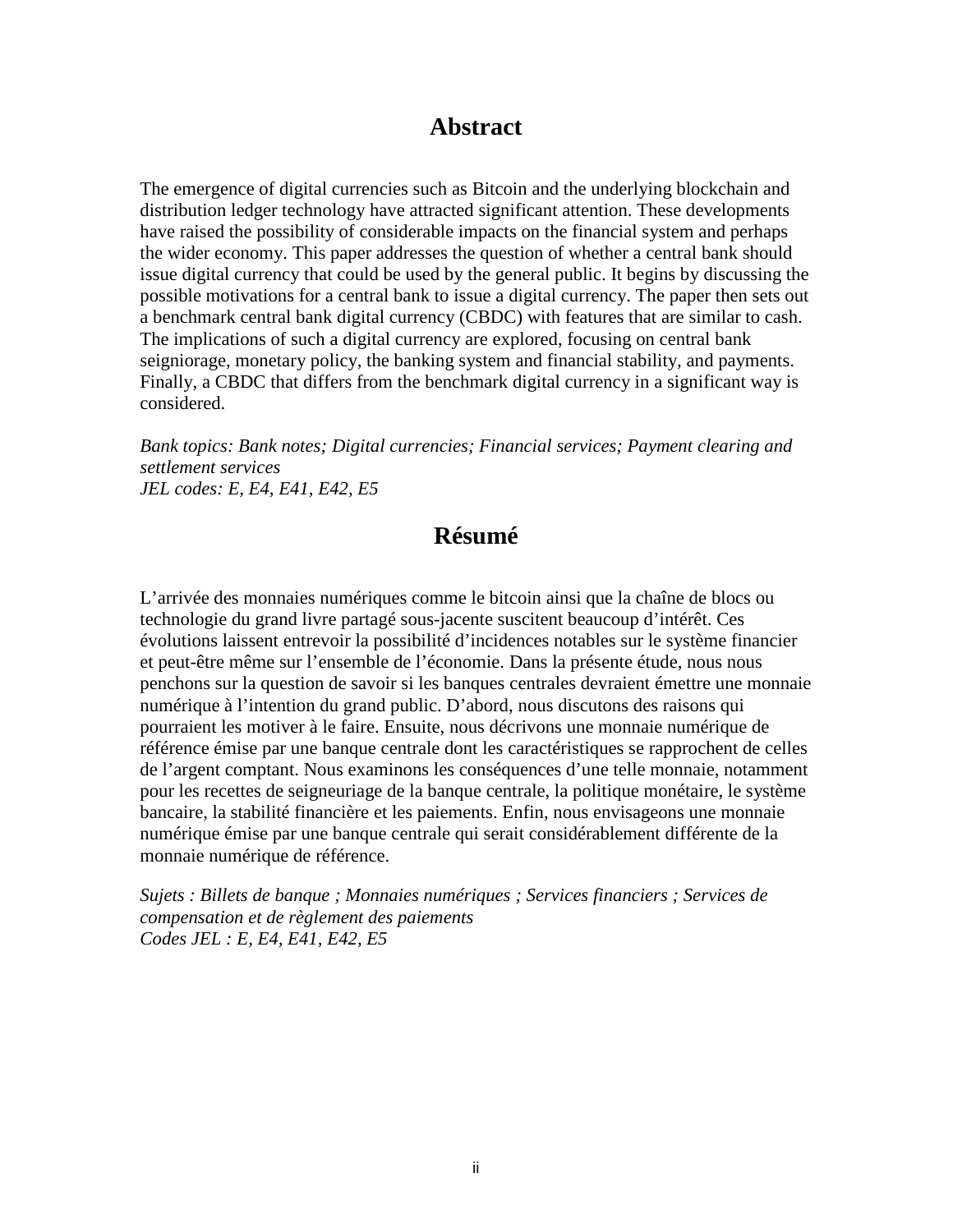#### **1. Introduction**

 $\overline{a}$ 

The emergence of digital currencies such as Bitcoin and the underlying blockchain and distribution ledger technology have attracted significant interest. These developments have raised the possibility of considerable impacts on the financial system and perhaps the wider economy. As a result, over the past few years, public authorities and central banks around the world have been monitoring developments in digital currencies and studying their implications. And a question that has been raised frequently is whether central banks themselves should issue digital currency that could be used by the general public.<sup>[1](#page-5-0)</sup> This paper discusses the possible motivations for a central bank to issue digital currency, and explores the implications of such a step.

A central bank typically issues two types of liabilities: physical bank notes and electronic central bank deposits, also known as reserves or settlement balances. Anyone can hold and use bank notes—that is, cash—one of the main payment methods used by consumers and accepted by merchants.<sup>[2](#page-5-1)</sup> Of course, bank notes do not pay interest. They are also bearer instruments and as a result, the parties involved in a cash transaction can remain anonymous: there is no need for a trusted third party to keep a record of the transfer of cash from one party to another. A transaction using bank notes is also final and irrevocable.

In contrast to bank notes, access to central bank reserves is typically limited to qualifying financial institutions that operate in the large-value payments system. For example, in Canada, only members of Payments Canada that satisfy certain technical requirements (related to largevalue payments processing capabilities) are eligible to have accounts at the Bank of Canada, with corresponding central bank overdraft facilities. These accounts are maintained on the books of the central bank, and transfers of reserve balances across these accounts are used to settle claims among participants. These transfers correspond to nearly all non-cash transactions in the economy. And since these electronic transfers are in central bank liabilities through accounts on the central bank's ledger, they are virtually risk-free, and are final and irrevocable.

Recent technological developments have led to suggestions that a central bank could consider providing digital currency to the public through centralized accounts on its books. Conceptually, this would extend provision of reserves, currently accessible only to certain financial institutions, to the general public. In this case, the central bank can be seen as a "narrow bank" providing accounts to the general public, and allowing account holders to use the balances in these accounts to make payments over the central bank's ledger. Alternatively, a central bank could issue a digital currency in a decentralized manner, similar to how physical cash is distributed. In this paper, we consider this kind of set-up for a central bank digital currency (CBDC).

CBDC, at the most basic level, is simply monetary value stored electronically (digitally, or as an electronic token) that represents a liability of the central bank and can be used to make

<span id="page-5-0"></span><sup>&</sup>lt;sup>1</sup> In the early 1990s, with the emergence of electronic money (e-money) such as Mondex, observers wondered if there would be significant effects on central banking and the broader economy. Most studies concluded that there was little impact on central banking and the economy (see, for example, Fung, Molico and Stuber 2014), but the idea of central bank issuance of e-money was not generally raised in that context (Freedman 2000).

<span id="page-5-1"></span><sup>&</sup>lt;sup>2</sup> For a comprehensive discussion of the use of bank notes in Canada, see Fung, Huynh and Stuber (2015).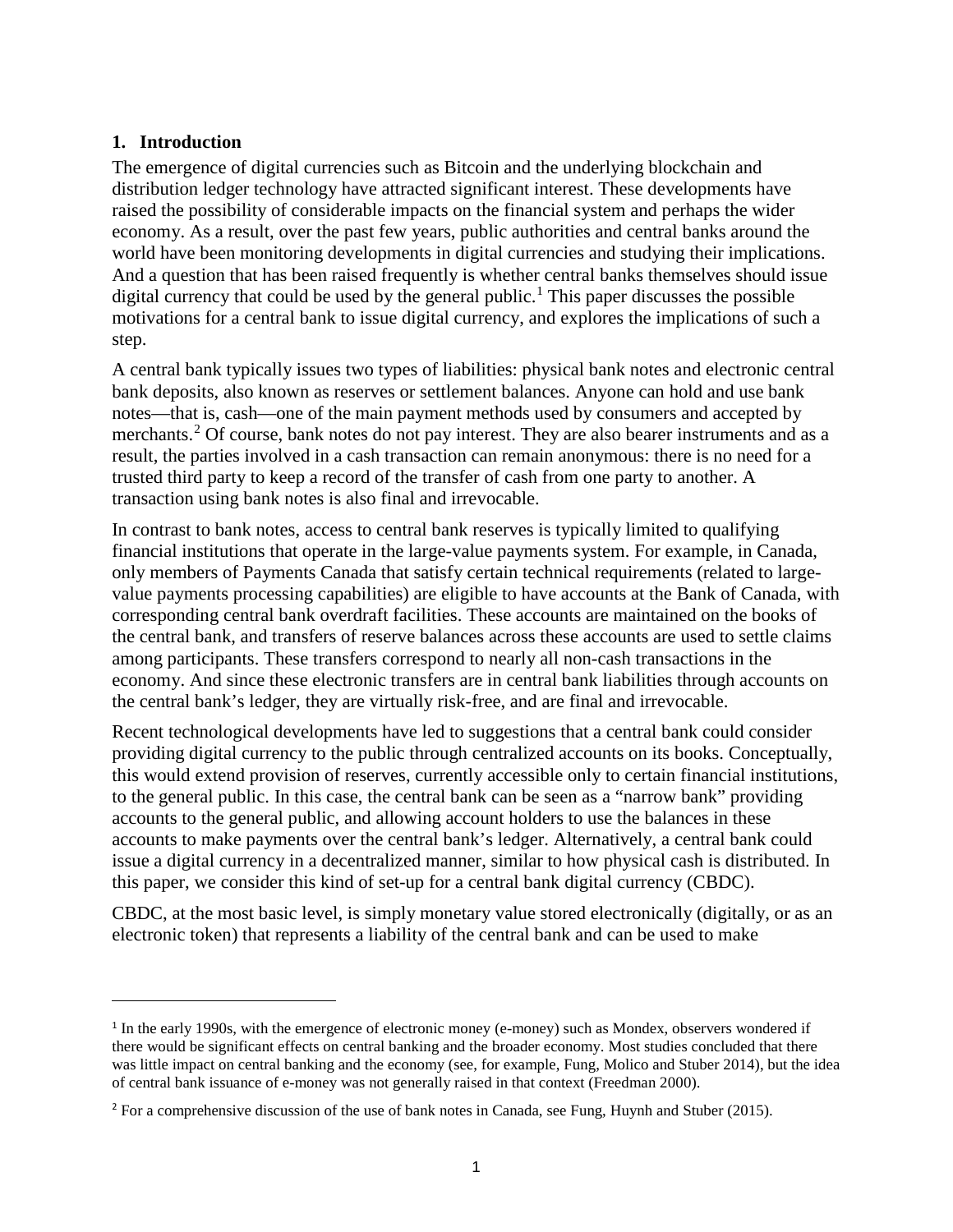payments.[3](#page-6-0) In this paper, we consider a CBDC that is available to the general public and not restricted to major participants in the payments system, as is the case with central bank reserves (described above). Therefore, the interest here is different than in some recent experiments focused on innovations in large-value payments systems, such as Project Jasper in Canada or Project Ubin in Singapore, which explore applications of distributed ledger technology to existing large-value payment systems.<sup>[4](#page-6-1)</sup> Also, we consider that a central bank issues CBDC in addition to bank notes and central bank reserves, and not as a replacement for bank notes.

The focus here is on the economics of CBDC—in particular, on the motivations for issuing CBDC and its economic implications. Much of the paper is concerned with projecting the plausible or likely outcomes of specific CBDC designs; of course, this is subject to considerable uncertainty given the complexity and interconnected nature of possible effects. We also assume that the technological means to issue and use CBDC would be effective, and acceptable to the central bank. Thus, the analysis in this paper is not technology-specific. Finally, this paper does not discuss the potential costs to the central bank from issuing a CBDC, including set-up and operating costs, or reputational risks associated with a digital currency.

The rest of the paper is organized as follows. The next section discusses the possible motivations for a central bank to issue a digital currency to the general public. Section 3 describes the features of a benchmark CBDC modelled on cash, and section 4 considers the implications of this particular design. In section 5, a key feature of the benchmark CBDC is changed and the implications of the revised CBDC design are examined. Conclusions are in section 6.

#### **2. Motivations for Central Bank Digital Currency**

A CBDC available to the general public might be (and has been) motivated in various ways; this section assesses six possible reasons why a central bank might consider issuing a digital currency.

#### **2.1 Ensure adequate central bank money for the public and preserve central bank seigniorage revenue**

As illustrated in Figure 1, the use of bank notes relative to other payment methods in Canada has declined consistently for the past 25 years, and similar trends are evident in other countries. This has led some observers to project a "cashless society" in the future. This is especially the case in Sweden, where bank notes have been declining for a number of years (Figure 2a).<sup>[5](#page-6-2)</sup> Skingsley (2016) argues that in Sweden, "there is currently a need among the general public and companies to have access to central bank money and this need will still be there in the future." As more bank branches are becoming cashless, the Swedish public is finding it increasingly difficult to access central bank money. Therefore, the Riksbank "will need to take an active stance on whether or not to issue a digital currency..."

Another possible concern for central banks arising from declining bank notes is a threat to their core revenue stream—seigniorage. Central bank seigniorage is a function of the value of bank notes outstanding (multiplied by the prevailing interest rate, less costs of note production and

<span id="page-6-0"></span><sup>&</sup>lt;sup>3</sup> For other definitions of CBDC, see, for example, Barrdear and Kumhof (2016) and Mersch (2017a).

<span id="page-6-1"></span><sup>4</sup> For more on Project Jasper and lessons to date, see Chapman et al. (2017).

<span id="page-6-2"></span><sup>&</sup>lt;sup>5</sup> There has been considerable media discussion of the prospect that Sweden could become the first cashless society in the world. See also Segendorf and Wilbe (2014).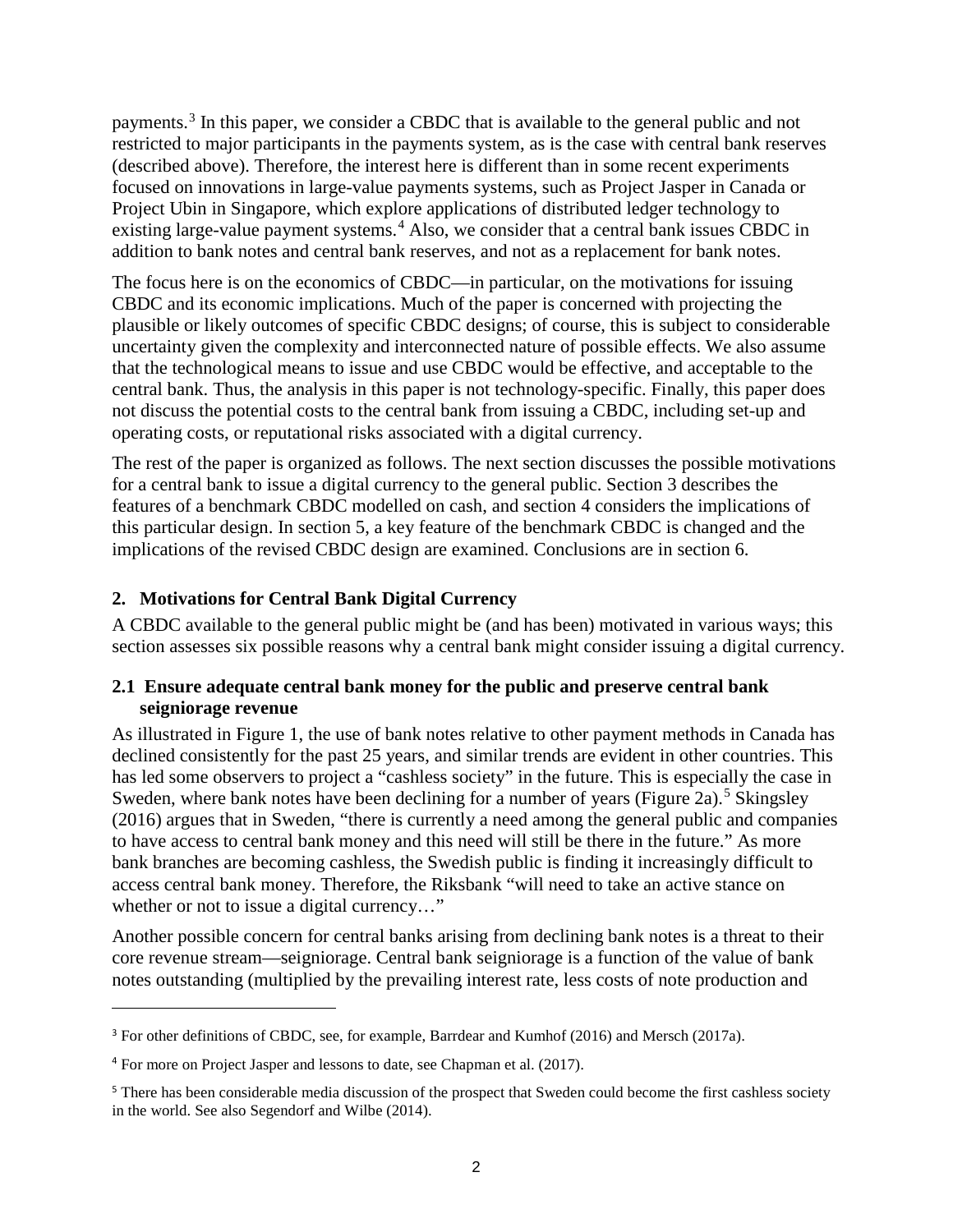distribution.) Therefore, seigniorage would decline as value of bank notes falls, and seigniorage would be especially affected if higher-denomination notes declined since they generate more revenue than smaller-value notes. The issue here is that if seigniorage declines significantly, a central bank might need to rely on government funding, and this could ultimately undermine its autonomy.





In most economies, however, notwithstanding the declining *relative* importance of bank notes illustrated in Figure 1, the value of bank notes outstanding—in absolute terms and relative to gross domestic product (GDP)—is not declining, as shown in Figure 2b (Arango et al. 2012). [6](#page-7-0) Moreover, the distribution of notes in Canada has been shifting toward higher denominations, which generates more seigniorage, other things being equal. As a result, and despite historically low interest rates in recent years, the amount of central bank seigniorage in Canada has varied between \$1 and \$2 billion per year over the past two decades.

Accordingly, seigniorage in Canada has not been at risk. Similar propositions hold in most other countries, with the exception of Sweden and Norway. And it seems unlikely that this secular pattern in Canada will materially change in coming years (Fung, Huynh and Stuber 2015). Zurbrügg (2017) provides a similar perspective for Switzerland.

Sources: Canadian Bankers Association, Interac Association and authors' own calculations

<span id="page-7-0"></span><sup>6</sup> See also Mersch (2017b).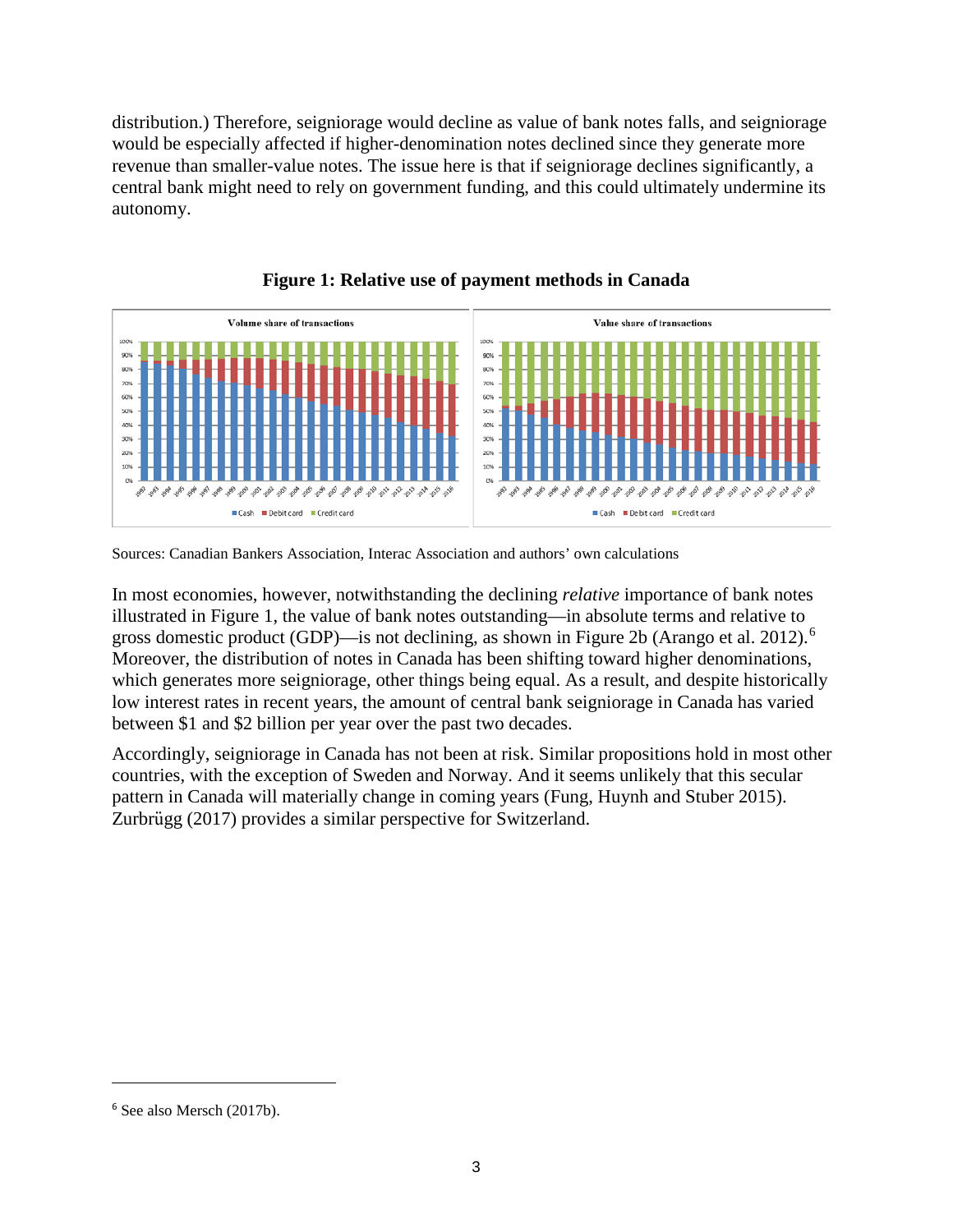

**Figure 2: Notes in circulation as a share of GDP** 

Sources: Norges Bank, Sveriges Riksbank and the Bank for International Settlements

 $\overline{a}$ 

But even if the demand for bank notes were to decline significantly, leading to a decrease in bank notes outstanding and thus threaten seigniorage, issuance of CBDC is not the only possible response, as there are other ways for a central bank to sustain its revenues (Fung, Molico and Stuber 2014). For example, a central bank could charge higher fees for the various services it provides to financial industry participants. A central bank could also impose non-interest-bearing reserve requirements on bank deposits or other types of stored-value payment schemes (like prepaid online balances or cards). However, such requirements are generally regarded as a distortionary tax and were phased out in Canada in the 1990s. Finally, a central bank could expand its balance sheet by buying government bills and bonds with reserves (similar to quantitative easing), to the extent that monetary policy objectives were not compromised and financial markets were not distorted.[7](#page-8-0)

In sum, preserving seigniorage does not provide a compelling motivation to issue CBDC in Canada (or in most other advanced economies), based on recent trends. More generally, however, further research could consider whether a sound financial system requires a central bank liability (which is both liquid and risk-free) accessible to the general public, like bank notes or CBDC. Related to this, there might be a concern that if private cryptocurrencies became widely adopted and displaced central bank money, there could be adverse implications for central bank monetary policy and for financial stability. Currently, this prospect does not appear to be a pressing matter. For example, Bitcoin adoption and holdings appear to be low in Canada and in the United States, although adoption could accelerate over time (Henry, Huynh and Nicholls, forthcoming).

<span id="page-8-0"></span><sup>7</sup> To provide perspective on the potential size of asset purchases needed to fund central bank operations, consider the case of Canada. In 2016, the Bank of Canada's total expenses were \$460 million, and net interest revenue was \$1.5 billion, with notes in circulation at \$80 billion. This means that the relevant net interest rate was 2 per cent. Assuming an interest rate spread between central bank deposits and government bonds of 1 per cent, and that half of the expenses noted above are related to bank note issuance, the Bank of Canada would need to issue \$25 billion in deposits in order to buy bonds to earn seigniorage sufficient to cover its expenses. Outstanding Government of Canada bills and bonds at May 2017 were \$693 billion. So, the Bank of Canada would have to purchase around 4 per cent of federal government debt to cover its expenses.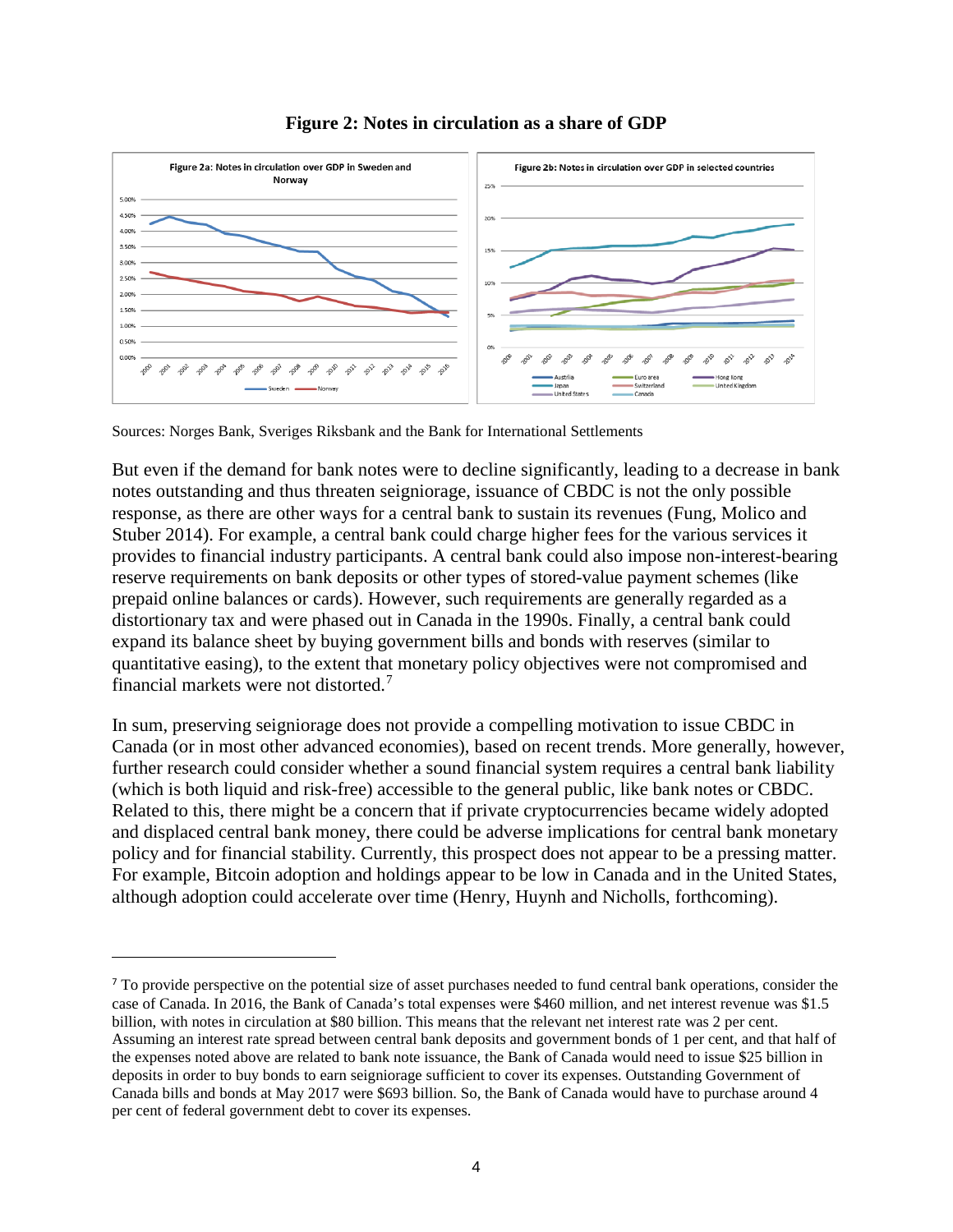Looking ahead, therefore, ongoing monitoring and research regarding these issues would be prudent.

#### **2.2 Reduce the lower bound on interest rates, and support unconventional monetary policy**

A common perspective following the financial crisis of 2008–09 is that the major economies were in a liquidity trap, where a chronic shortfall of demand required very low real interest rates to move aggregate demand toward potential output. And, in practice, several countries have set modestly negative policy interest rates.

- The Swiss National Bank (SNB) reduced its interest rate on sight deposits to  $-0.75$  per cent in January 2015.
- In Sweden, the Riksbank lowered its repo rate to  $-0.1$  per cent in February 2015, and currently its benchmark interest rate is –0.5 per cent.
- The Bank of Japan has maintained its policy interest rate at  $-0.1$  per cent since January 2016.
- The European Central Bank (ECB) benchmark refinancing rate has been zero since March 2016, and the rate on its deposit facility, which banks use to make overnight deposits with the Eurosystem, was set at –0.1 per cent in June 2014, and declined to –0.4 per cent by March 2016.

It has been suggested, however, that the lower bound on interest rates has prevented the real interest rate from falling to the equilibrium negative level required to remedy the persistent shortfall in aggregate demand.

#### *Is CBDC needed to reduce the effective lower bound?*

What if a central bank wanted to reduce the effective lower bound (ELB) on interest rates? Since bank notes can be held as an alternative to interest-bearing financial instruments, depositors and investors have ways to avoid instruments with a negative interest rate—ultimately by holding cash. But holding large amounts of cash generates costs related to storing physical cash and to making large payments, and creates security risks that lead to safekeeping costs in the form of vault fees and insurance (see, for example, McAndrews 2015 and Witmer and Yang 2016). The corresponding negative yield of holding cash generates the lower bound on (negative) interest rates.

Therefore, reducing the ELB requires increasing the costs of holding bank notes, or equivalently, reducing the usefulness of cash as a way to avoid negative interest rates (see also Agarwal and Kimball 2015 and Goodfriend 2016). This means eliminating bank notes or (more practically) at least large-denomination notes so as to increase the frictions related to holding and storing cash. In general, the more complete the elimination of bank notes, the lower the ELB, other things equal. Similarly, a central bank could increase cash-related frictions by suspending par convertibility of bank notes—that is, discounting (or taxing) the value of bank notes in exchange for other central bank liabilities.

But eliminating larger-denomination notes to reduce the ELB does not require a corresponding introduction of CBDC; the former does not logically require the latter. Reducing the ELB by eliminating the \$100 note, for example, and introducing CBDC are independent decisions. Put differently, increasing the frictions of holding large amounts of cash by eliminating large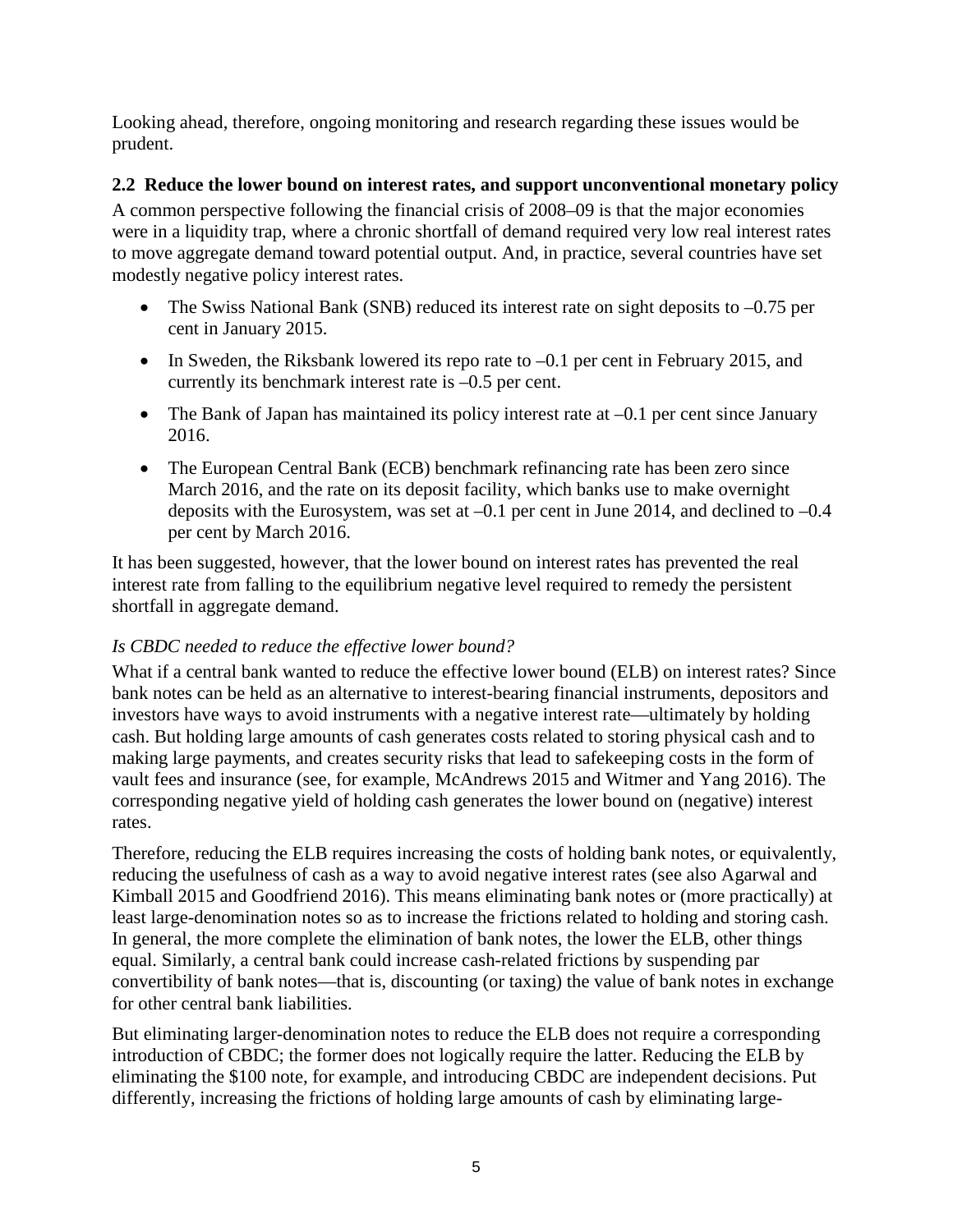denomination notes would be sufficient to reduce the ELB; introducing CBDC would not be required.<sup>[8](#page-10-0)</sup>

As a practical matter, complete elimination of bank notes is unlikely to be (politically) feasible; indeed, this seems a non-starter. In Canada, given the income and geographical distributions of cash use, such a step would probably be regressive and have pronounced regional effects.<sup>[9](#page-10-1)</sup> Further, if Canadian bank notes were eliminated (or discounted) to reduce the ELB, a plausible response by Canadian consumers and firms would be to switch to US bank notes for at least part of their economic activity.

In sum, reducing the ELB does not provide a compelling motivation to issue CBDC.

#### *CBDC and unconventional monetary policy: "helicopter money"*

Given the ELB on interest rates, some central banks have engaged in quantitative easing in recent years, where the central bank has purchased financial assets, typically government bonds, directly from market participants. CBDC could support quantitative easing by facilitating a direct transfer of central bank funds to individuals and firms—so-called "helicopter money"—and so encourage aggregate demand (e.g., Dyson and Hodgson 2016).

However, a transfer of central bank funds to individuals and firms could be done without CBDC, although such methods might have larger administrative costs.

- In 2011, authorities in Hong Kong distributed part of the government's fiscal surplus to the public through direct deposits into the bank accounts of eligible citizens and through cheques distributed via post offices.
- In the province of Ontario (Canada), a similar cash refund was provided to eligible Ontario residents in 2000 with cheques mailed through the postal service.
- In Canada, a central-bank-funded transfer could occur (in principle) electronically through bank accounts registered with the Canada Revenue Agency (CRA) for income tax purposes. (The CRA is phasing out the use of cheques in favour of direct electronic deposit for income tax purposes.<sup>10</sup>)

In sum, while CBDC could provide a way to directly transfer central bank funds to households and firms, there are other methods for authorities to conduct such or similar operations. And more generally, such operations are extremely rare (and, as a practical matter, of limited importance).

#### **2.3 Reduce aggregate risk and improve financial stability**

 $\overline{a}$ 

The financial systems in Canada and other countries feature highly levered banks conducting liquidity and maturity transformation and operating at the core of the payment system. Banks issue claims (liabilities) that are used as both a store of value and means of payment. This is

<span id="page-10-0"></span><sup>&</sup>lt;sup>8</sup> Broadbent (2016) also points out that materially negative interest rates "would require explicitly abolishing cash, not just introducing an electronic alternative."

<span id="page-10-1"></span><sup>9</sup> On these points, see data reported in Fung, Huynh and Stuber (2015) and the discussion in Goodfriend (2016). The Swiss National Bank also has noted that it "has no plans whatsoever to do away with cash" (Zurbrügg 2017).

<span id="page-10-2"></span><sup>&</sup>lt;sup>10</sup> Canada Revenue Agency website: <http://www.cra-arc.gc.ca/directdeposit/>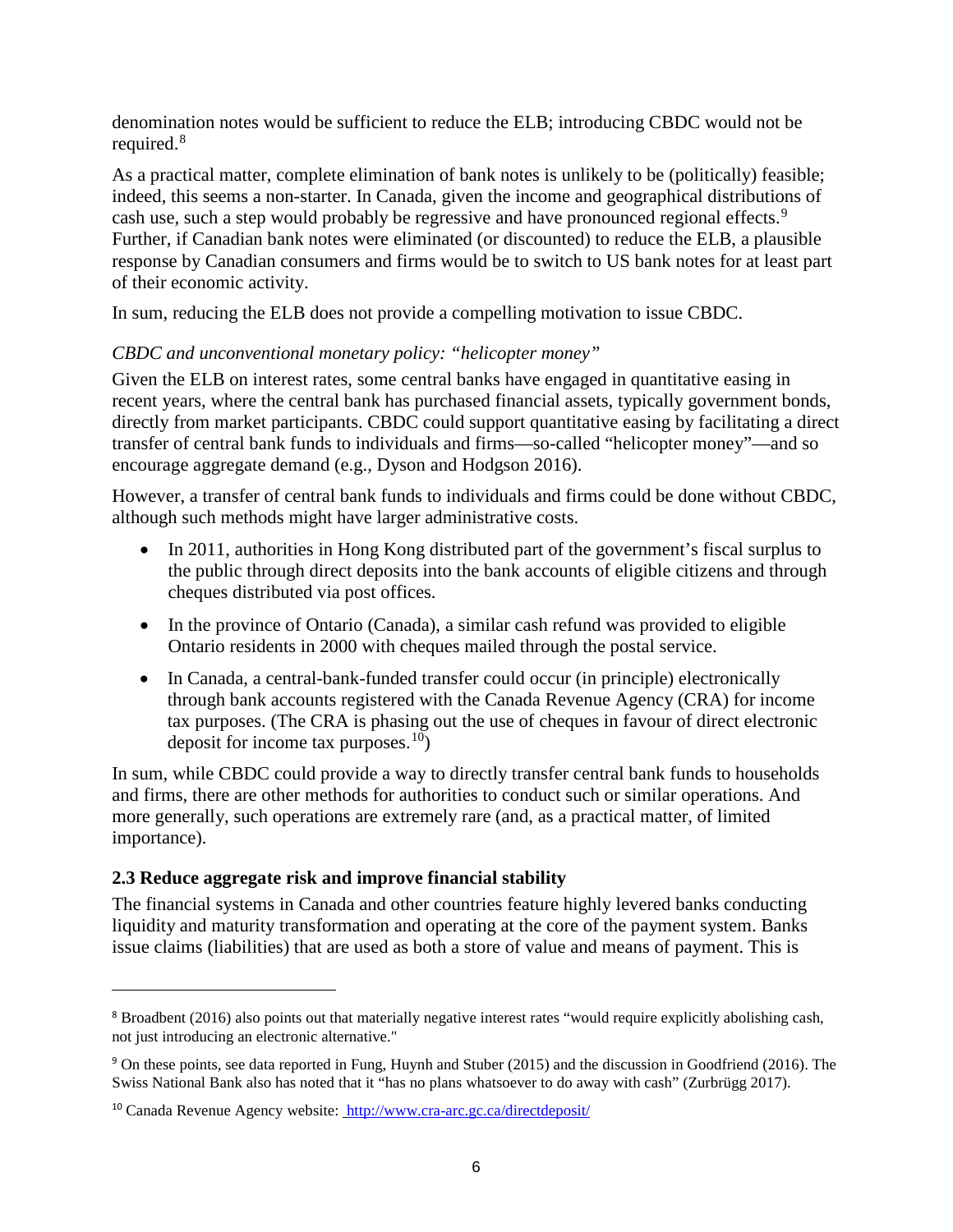"inside money"—money claims backed by private credit (Lagos 2006). It is well known that under some conditions this set-up can be unstable, and in severe cases the stock of inside money can contract, with adverse negative externalities for the economy. This prospect, in turn, helps to motivate bank regulation, deposit insurance and other policy interventions.

To the extent that individuals and firms were to rely on CBDC as a means of payment and a store of value, overall risk and financial stability could benefit because CBDC ("outside money") is essentially risk-free.<sup>[11](#page-11-0)</sup> However, a shift from bank deposits to CBDC could also have an impact on bank funding and credit provision, which could affect financial stability as well. The overall impact of CBDC on financial stability would depend on the behaviour of economic agents over time, which probably depends also on the specific attributes of the CBDC. Accordingly, these aspects are considered further in later sections of this paper.

#### **2.4 Increase contestability in payments**

Most central banks have an interest in the efficiency of the payments system, which could be affected by CDBC in the following ways.

- CBDC could provide an alternative to bank notes, cheques, debit and credit cards, on-line transfers, etc. So, CBDC could provide for more contestability in retail payments.
- CBDC could also be used for large-value payments among banks and firms, and so could provide for more contestability in large-value payments as well.
- CBDC could also facilitate access to the central bank's balance sheet for a wider range of financial institutions or even non-banks, thus making it easier for these firms to enter the payments industry, promoting contestability.

In principle, this motivation—increasing contestability and efficiency in payments—seems plausible or well-founded, but whether it is a sufficient motivation to issue CBDC depends on a more detailed assessment, which is provided below.<sup>12</sup>

#### **2.5 Promote financial inclusion**

 $\overline{a}$ 

Some have suggested that CBDC might improve financial inclusion (see, for example, Dyson and Hodgson 2016). Financial inclusion is, however, not a material problem in most advanced economies. For example, in Canada, over 98 per cent of Canadians report having a debit card, and so have a bank account (Fung, Huynh and Stuber 2015).<sup>[13](#page-11-2)</sup>

Financial inclusion could be an important concern in some emerging economies. In those jurisdictions, CBDC could provide an accessible general purpose electronic payment method. But there are additional ways to achieve this: M-PESA in Kenya and other countries and *Modelo* in Peru are examples of payment mechanisms that increase inclusion without reliance on CBDC.

<span id="page-11-0"></span><sup>&</sup>lt;sup>11</sup> See also Barrdear and Kumhof (2016), Dyson and Hodgson (2016), Raskin and Yermack (2016) and Stevens (2017) for discussions related to financial stability.

<span id="page-11-1"></span><sup>&</sup>lt;sup>12</sup> Fung and Halaburda (2016) suggest that the benefits of CBDC in the context of retail payments are likely to be small. See also Barrdear and Kumhof (2016) for a discussion of how CBDC can promote competition in payment services.

<span id="page-11-2"></span> $13$  Moreover, debit card ownership is about 98 per cent across regions and demographics such as age, income, gender or education.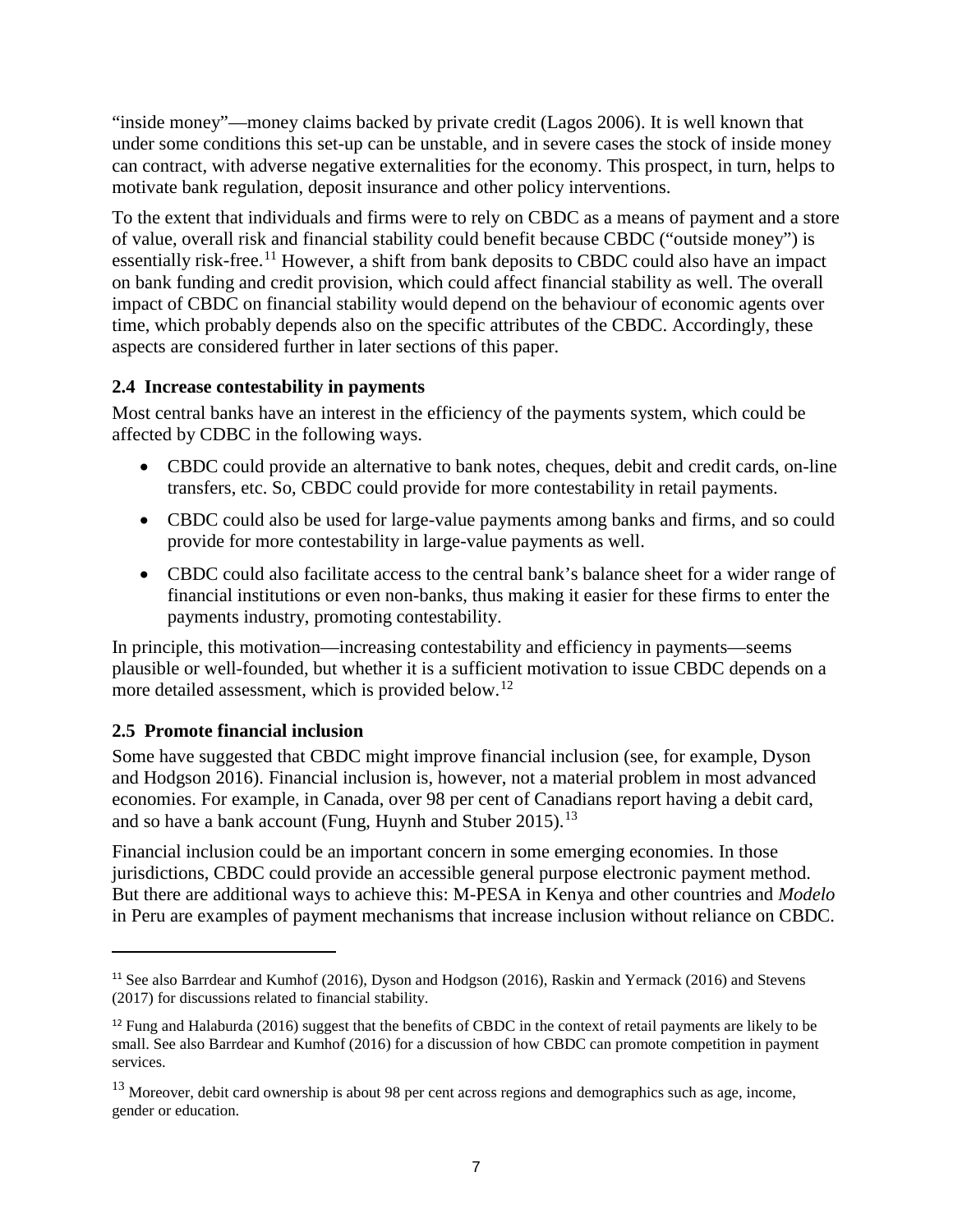India's national biometric identity system could also support the provision of bank accounts to the general public.

In any event, financial inclusion does not provide a compelling motivation for CBDC in most advanced economies, including Canada.

# **2.6 Inhibit criminal activity**

It is occasionally observed that some portion of cash transactions, especially with largerdenomination notes, could be related to criminal activity. Therefore, eliminating cash—at least larger-denomination notes—might inhibit criminal activity (Rogoff 2016).<sup>[14](#page-12-0)</sup> However, eliminating larger-value bank notes to inhibit criminal activity does not logically lead to, or require, a corresponding introduction of CBDC. And CBDC itself could also be well-suited for criminal activity if it were anonymous, as is cash. Thus, inhibiting criminal activity does not provide a compelling motivation for CBDC.

# **2.7 Summary**

 $\overline{a}$ 

Some of the motivations for CBDC considered here are not compelling, including reduction of the ELB on interest rates, and inhibiting criminal activity. Promoting financial inclusion could be an important consideration in some countries, perhaps especially emerging economies, but does not provide a motivation in the Canadian case. Based on current trends, there does not appear to be a meaningful concern in most countries considered here about preserving seigniorage or maintaining adequate central bank money for the general public. As noted, the role or need for such central bank money more generally is a topic for future research. However, improving financial stability (section 2.3) might provide a motivation for the issuance of CBDC, and increasing contestability in payments (section 2.4) seems most likely to provide a sound motivation to issue CBDC. A more complete assessment of these motivations depends on the specific nature of the CBDC, which is considered in the following sections.

# **3. A Benchmark Central Bank Digital Currency**

The effects of CBDC on monetary policy, the financial system and the wider economy could be significant; see, for example, Barrdear and Kumhof (2016), Mersch (2017a), Sams (2015) and Koning (2014). But the nature and extent of such consequences probably depend on the specific features of the CBDC (Fung and Halaburda 2016). Further, different CBDC designs—that is, different bundles of attributes—would generate different trade-offs along several dimensions. There is also uncertainty about the potential consequences, given the inherent complexity of the design issues, and the pervasiveness of possible effects. In other words, the effects of CBDC depend on the attributes of CBDC and are difficult to predict, and the significance of effects and uncertainty increase with the extent of innovation.

# **3.1 Features of the benchmark CBDC: Like cash**

Given the preceding considerations, the benchmark CBDC in this paper is designed to conform as much as possible to a familiar environment and mimic bank notes. This conservative approach

<span id="page-12-0"></span> $14$  Zurbrügg (2017) argues, however, that there is no indication that large Swiss denominations, specifically the CHF1,000 note, are used especially for criminal activity, and that these notes are regularly used in legitimate payment transactions, especially for large-value payments.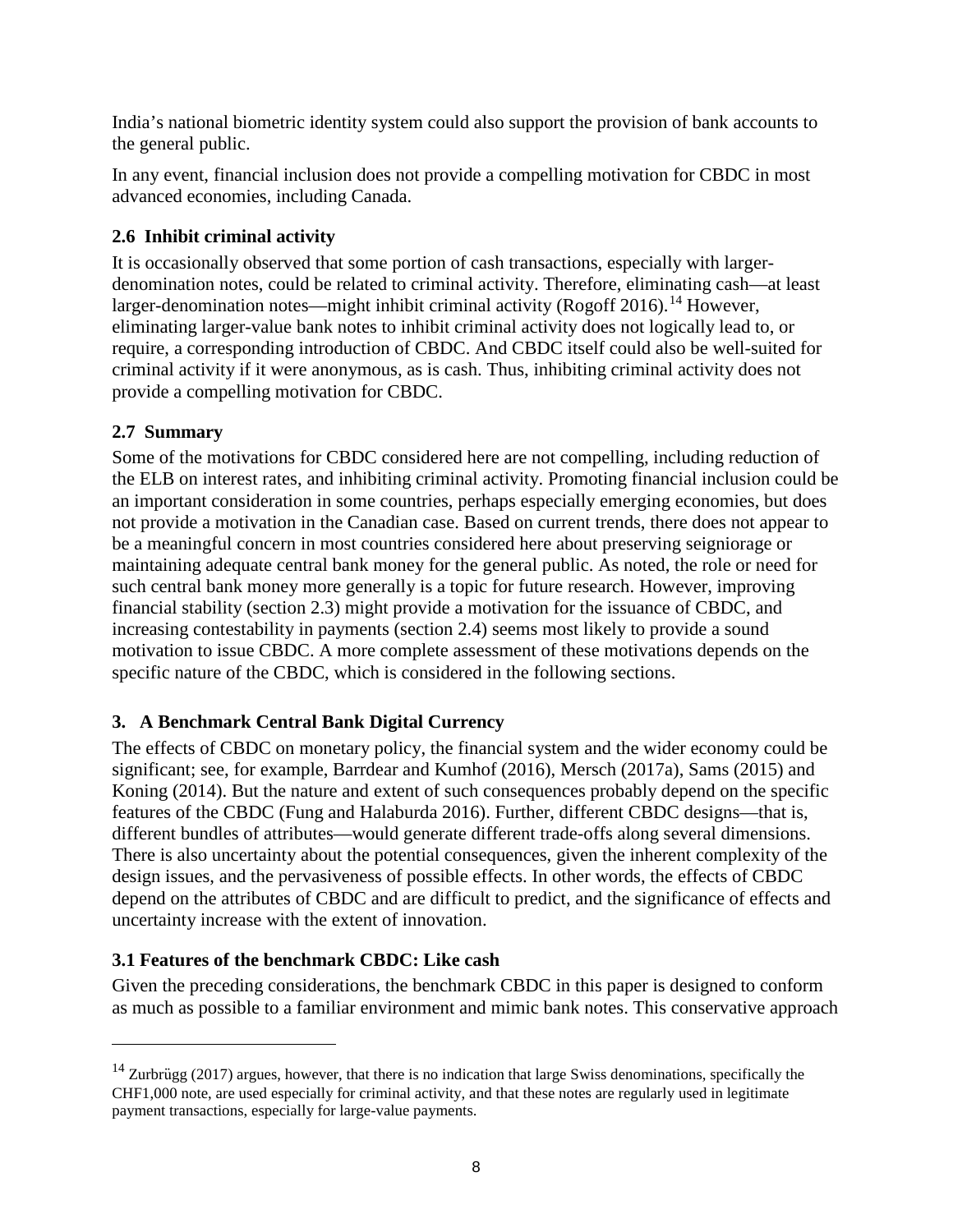is more likely to avoid significant errors and lead to reliable analysis. Put differently, the benchmark CBDC here is designed to minimize disruption by having properties similar to its physical analogue, cash. Also, the benchmark CBDC complements—and does not replace—cash.

The main attributes of the benchmark CBDC are set out below. We assume that the central bank has access to the technology that would allow the issuance of a CBDC with this list of features. Table 1 compares the features of the three types of central bank money—reserves, bank notes and the benchmark CBDC—with reference to these attributes.

#### *Denomination*

• The benchmark CBDC is denominated in the sovereign currency; for Canada, the Canadian dollar.

#### *Legal tender*

• Like cash, the benchmark CBDC is legal tender.<sup>[15](#page-13-0)</sup>

#### *Convertibility*

• The central bank would exchange reserves, bank notes and CBDC at par with financial institutions that have an account at the central bank, just as reserves and bank notes are exchanged at par today. This would lead to par exchange of bank notes and CBDC among the general public.

#### *Non-interest-bearing*

• Like cash, the benchmark CBDC does not bear interest.

#### *Central bank fees*

- The central bank does not charge fees for distributing/exchanging or storing CBDC, or for making payments using CBDC.
- Commercial banks could, however, decide to charge fees for services related to CBDC.

#### *Access to CBDC*

- Access is non-exclusive—anyone could use the CBDC—but access to related technology is required.
- CBDC is held and transferred with a chip card or a digital wallet available to any person or firm with the technology, through various devices, including personal computers, tablets and mobile phones with online capability.
- The digital wallet would be provided by designated private service providers that are certified or licensed by the central bank.
- As noted above, the underlying technology (like a digital ledger) is not specified here.

<span id="page-13-0"></span><sup>&</sup>lt;sup>15</sup> The definition of legal tender varies across jurisdictions. In Canada, legal tender refers to the money approved for paying debts. And while bank notes are legal tender in Canada, there is no legal obligation for merchants to accept them.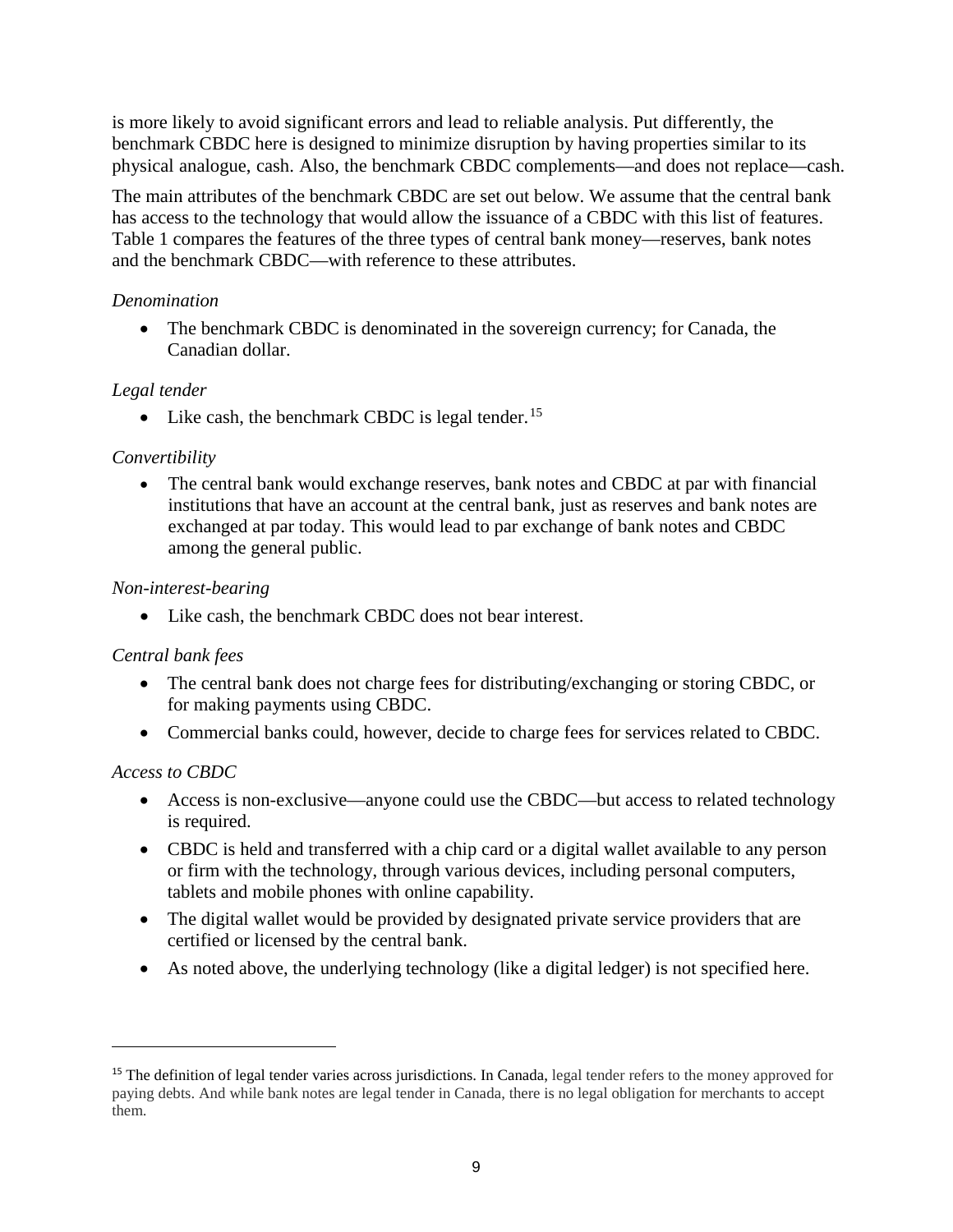#### *Availability of CBDC*

• The benchmark CBDC would be available 24/7, like cash and other electronic payment methods.

## *Confidentiality of CBDC use*

- The benchmark CBDC is anonymous or pseudonymous, depending on the technology used. As a result, transactions using CBDC would be impossible to trace.
- The CBDC is subject to the risk of theft and loss, including through technological impairment. The latter could occur, for example if CBDC were stored on a hard drive that was reformatted or destroyed, or if a user lost the password/private key.
- Transactions are non-reversible, unless both transacting parties agree and engage in a reversing transaction.

#### *Supply by central bank*

- The central bank supplies as much digital currency as the public is willing to hold.
- As a result, supply is demand-determined and perfectly elastic.

## *Distribution channel used by central bank*

- Similar to current bank note distribution in Canada, households and firms would purchase the benchmark CBDC at a regulated financial institution (e.g., a bank) with their deposits at those institutions or with bank notes. Bank customers could also withdraw CBDC from their bank accounts, which is conceptually similar to the withdrawal of cash.[16](#page-14-0)
- These regulated financial institutions would have accounts at the central bank, or have accounts at clearing banks that have accounts at the central bank, where they could purchase the benchmark CBDC for customers directly or indirectly with their deposits or bank notes.
- Banks would have to comply with know-your-customer (KYC) and anti-money laundering (AML)/combatting the financing of terrorists (CFT) requirements for their CBDC operations, similar to bank notes today. However, once the benchmark CBDC is withdrawn from a bank, it would be anonymous to the issuer and the counterparty in a transaction.
- There would be no direct access to the central bank for households and firms to obtain, store or return the benchmark CBDC.

#### *Finality and irrevocability*

- To be used for payments, benchmark CBDC transactions need to be confirmed nearly instantaneously, and the underlying transactions need to be settled irrevocably as quickly as possible.
- The timing of finality and irrevocability of benchmark CBDC transactions depends on the technological solution underpinning the CBDC.

<span id="page-14-0"></span><sup>&</sup>lt;sup>16</sup> The choice of this distribution channel for the benchmark CBDC follows from the decision for this CBDC to mimic cash. This is reinforced by a concern that a central bank may not have the expertise (or interest) to open digital currency accounts for any (and all) interested parties and manage the range of related transactions.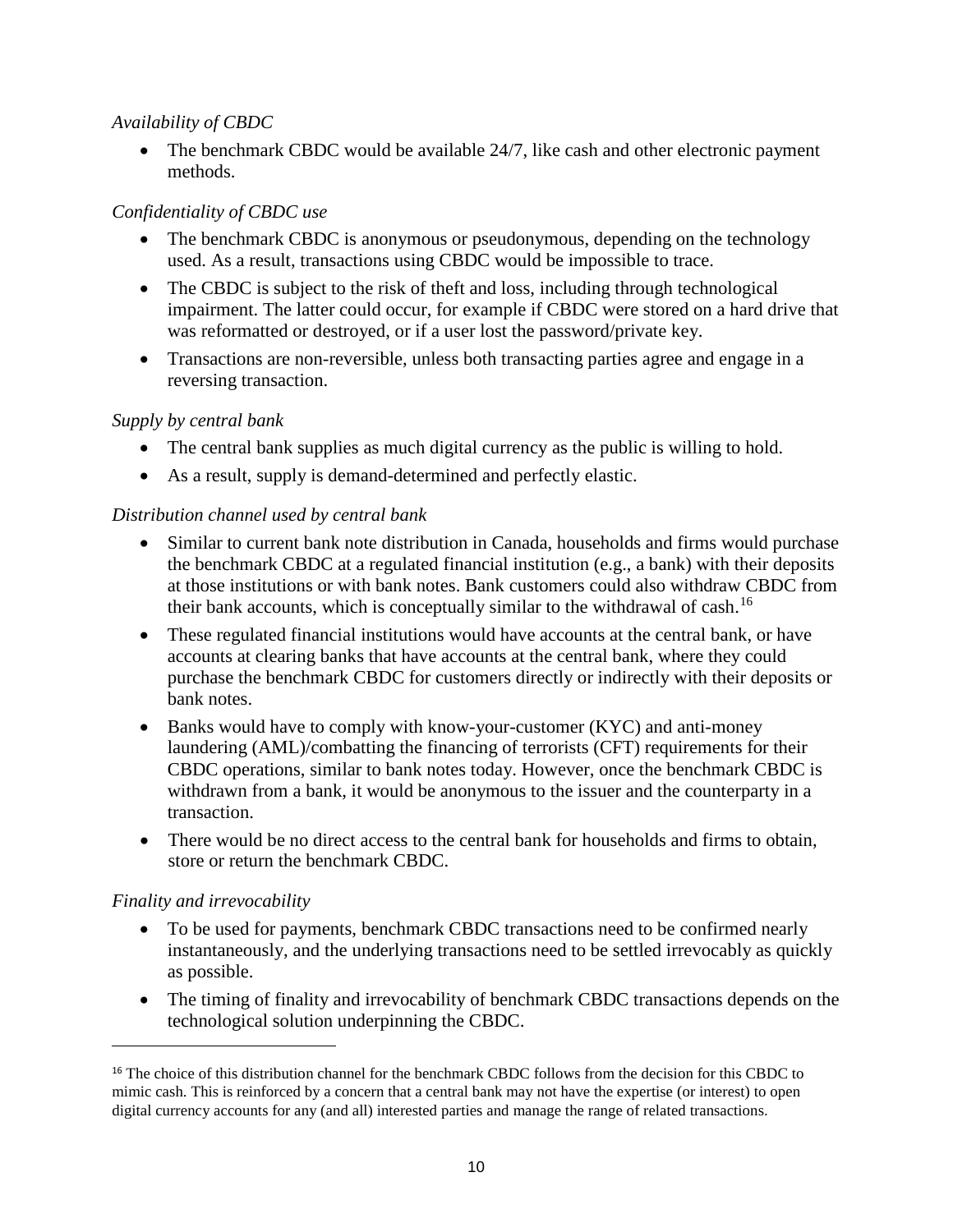#### *CBDC payment network structure*

- The payment network for the benchmark CBDC is distributed and bilateral, and not tiered. The specific features and feasibility of these elements depend on the design of the digital wallet and ledger.
- A digital currency is closely affiliated with its network—the means by which authenticity and validity of the currency are maintained and the risk of counterfeiting is managed in a digital context (e.g., a distributed ledger). That is, a digital currency cannot exist independently of a network. Therefore, the validity and usefulness of a CBDC would be intricately connected to the digital wallet in which it is stored and the network over which it is transferred.
- As noted above, the focus here is on the economics of CBDC, so these technological considerations, including associated costs and risks to the central bank, are not considered further in this paper.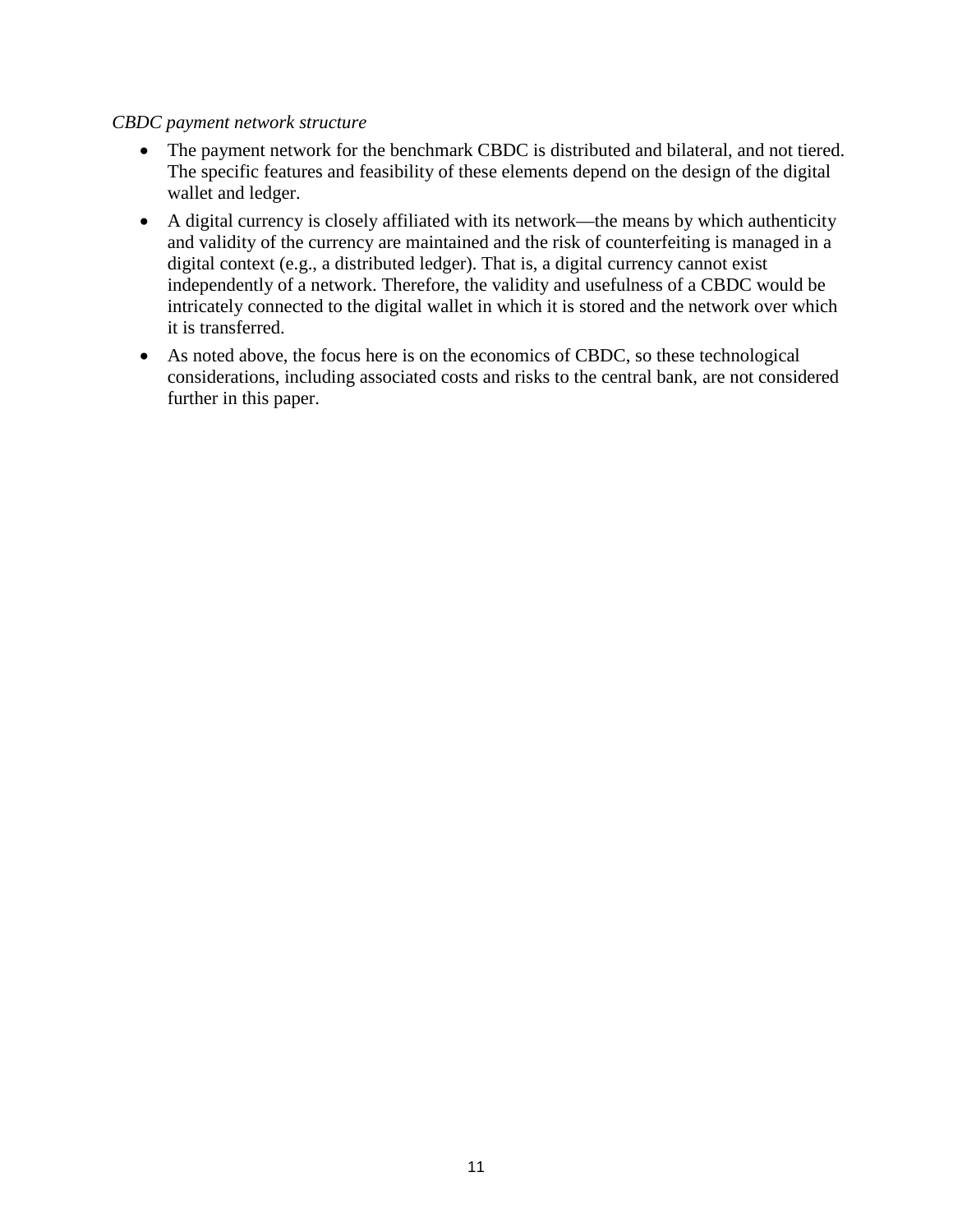| <b>Attribute</b>                                                            | <b>Reserves</b>                                                                                                          | <b>Bank notes</b>                                                                                                                                               | <b>Benchmark CBDC</b>                                                                                       |
|-----------------------------------------------------------------------------|--------------------------------------------------------------------------------------------------------------------------|-----------------------------------------------------------------------------------------------------------------------------------------------------------------|-------------------------------------------------------------------------------------------------------------|
| <b>Denomination</b>                                                         | CAD                                                                                                                      | CAD                                                                                                                                                             | CAD                                                                                                         |
| <b>Legal tender</b>                                                         | N <sub>o</sub>                                                                                                           | Yes                                                                                                                                                             | Yes                                                                                                         |
| <b>Convertibility: Exchange</b><br>between reserves, bank<br>notes and CBDC | Par                                                                                                                      | Par                                                                                                                                                             | Par                                                                                                         |
| <b>Interest-bearing</b>                                                     | Yes                                                                                                                      | N <sub>o</sub>                                                                                                                                                  | N <sub>o</sub>                                                                                              |
| <b>Central bank fees</b>                                                    | None                                                                                                                     | None                                                                                                                                                            | None                                                                                                        |
| <b>Access</b>                                                               | Only financial institutions<br>(FIs) that are direct<br>clearers in large-value<br>payment system can<br>access reserves | Non-exclusive; anyone<br>can use bank notes. No<br>particular technology<br>required                                                                            | Non-exclusive; but access<br>to related technology is<br>required                                           |
| <b>Availability</b>                                                         | Subject to operating hours<br>of the large-value payment<br>system                                                       | 24/7                                                                                                                                                            | 24/7                                                                                                        |
| <b>Confidentiality of use</b>                                               | All participating FIs are<br>known to the central bank                                                                   | Anonymous                                                                                                                                                       | Anonymous/pseudony-<br>mous                                                                                 |
| Supply by central bank                                                      | Discretionary decision by<br>central bank, depending<br>on its objectives                                                | Perfectly elastic; demand-<br>determined                                                                                                                        | Perfectly elastic; demand-<br>determined                                                                    |
| <b>Distribution channel used</b><br>by central bank                         | Participating FIs have<br>accounts at the central<br>bank, which are used for<br>distribution of reserves                | Through regulated FIs that<br>have accounts at the<br>central bank. FIs ensure<br>anti-money-laundering<br>(AML) and know-your-<br>customer (KYC)<br>compliance | Through regulated FIs that<br>have accounts at the<br>central bank. FIs ensure<br>AML and KYC<br>compliance |
| <b>Finality/irrevocability</b>                                              | Final and irrevocable once<br>the risk control tests are<br>satisfied                                                    | Immediate, at time of<br>transaction                                                                                                                            | Timing of irrevocability<br>depends on the<br>technological solution                                        |
| <b>Payment network</b><br>structure                                         | Centralized, settles on the<br>book of the central bank                                                                  | Distributed, bilateral; not<br>tiered                                                                                                                           | Distributed, bilateral; not<br>tiered                                                                       |

**Table 1: Attributes of central bank money—reserves, bank notes and the benchmark CBDC**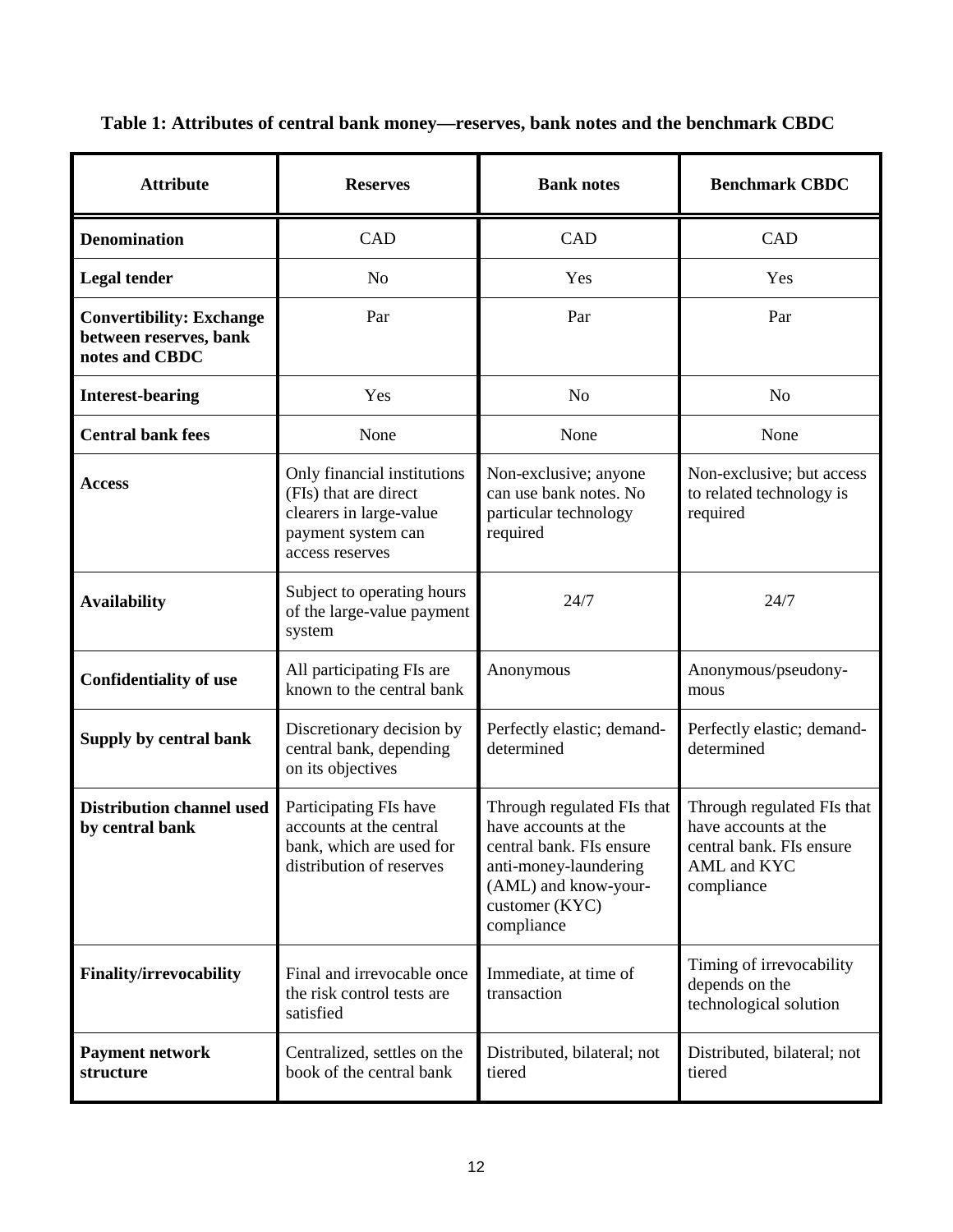#### **4. Implications of the Benchmark Central Bank Digital Currency**

This section considers the implications of the benchmark CBDC, focusing mostly on central bank seigniorage, monetary policy, the banking system and financial stability, and payments.

#### **4.1 Central bank seigniorage**

Seigniorage from bank notes and the benchmark CBDC is equal to the face value of the instruments multiplied by the prevailing interest rate, less production and other costs. Thus, central bank seigniorage depends crucially on the demand for bank notes and CBDC.

#### *Demand for CBDC*

 $\overline{a}$ 

The benchmark CBDC has properties that are similar to cash, and its digital form is more desirable for some purposes. More specifically, CBDC would be superior to some current payment methods when transacting in physical venues or online when security or privacy is a particular concern for the purchaser. CBDC would also be less costly for consumers to use than cash (other things being equal), reinforcing its appeal as a payment instrument compared with bank notes.<sup>[17](#page-17-0)</sup> These factors would generate demand for the benchmark CBDC. On the other hand, CBDC is subject to risk of theft and loss, which could discourage demand relative to existing electronic payment methods.

Acceptance of CBDC by (at least) some merchants seems likely. With no transaction fees charged by the central bank, the benchmark CBDC would probably be less expensive for merchants than cash and credit cards. For Canadian retailers, cash has the lowest (private) cost of all payment methods for transaction values up to \$20, while accepting debit cards is the least expensive for transactions greater than \$20 (Kosse et al. 2017). It follows that CBDC would probably be the least expensive payment method for merchants to accept for a range of transactions.[18](#page-17-1)

While a commercial bank might charge a merchant to withdraw or deposit CBDC, it is likely that such fees would be lower than those for cash because CBDC is less costly to process, store and transport. In general, merchants prefer a payment method that is low-cost, as long as consumers are willing to use it. Given consumer willingness to use CBDC in some contexts, and the lower cost to merchants, merchant acceptance of CDBC seems likely.

In sum, while it is difficult to estimate how much benchmark CBDC would circulate, it is reasonable to expect that CBDC would be adopted as a retail payment method, particularly in certain contexts (noted above), and relative to bank notes as well.

CBDC might also be held as a store of value. In the current low-interest-rate environment in particular, corporate treasurers, for example, might prefer holding some amount of a sovereign

<span id="page-17-0"></span><sup>&</sup>lt;sup>17</sup> Kosse et al. (2017) find that the costs of cash to consumers are mainly the time spent withdrawing cash from ATMs and making payments at the point of sale. This suggests that CBDC would present advantages to consumers relative to cash because of the potential time savings.

<span id="page-17-1"></span> $18$  According to Kosse et al. (2017), the costs of cash to merchants are largely the time spent counting cash and depositing it in a bank. Accordingly, CBDC would appear to offer savings, as it would require less time to process and manage.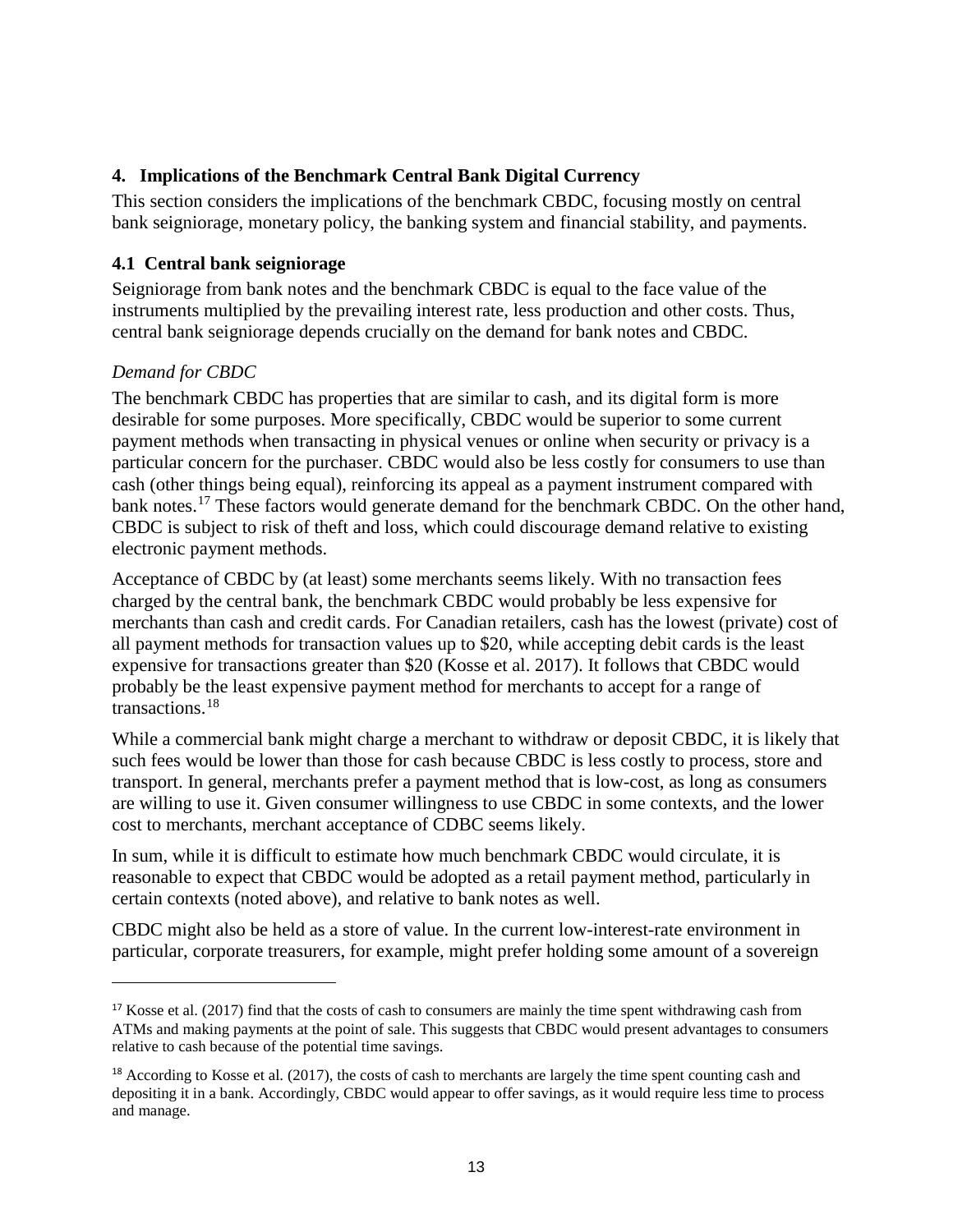currency in digital form as a risk-free store of value. While it is not practical to hold a large amount of physical cash as a store of value, it is relatively convenient to hold a large quantity of the benchmark CBDC—but the absence of interest on the benchmark CBDC would limit this.

Finally, since the benchmark CBDC is pseudonymous and digital, it could be attractive for criminal activity. While the withdrawal and deposit of CBDC at a bank would be subject to the usual AML requirements, it is easier to store CBDC (in a digital wallet) than cash, and CBDC is likely to be widely accepted, so there is less need to bring CBDC into the banking system. As a result, crime-related demand could be important.

#### *Demand for bank notes in a world with CBDC*

The demand for bank notes would likely decrease with the issuance of the benchmark CBDC. As discussed above, CBDC is superior to bank notes for some types of transactions. And research indicates that electronic payment methods that are as convenient as cash—such as contactless cards—are reducing the use of cash for payments (see Fung, Huynh and Sabetti 2013; and Chen, Felt and Huynh 2017). On the other hand, some demand for cash as a payment method is likely to persist, possibly for a prolonged period: certain demographic groups prefer cash because it provides personal financial privacy and does not require the adoption of a new technology or a change in habits. Cash is also a particularly important payment method during disruptions caused by power outages or natural disasters.

#### *Summing up*

Overall, there would probably be some substitution of the benchmark CBDC for bank notes, and some substitution of CBDC for competing electronic payment methods, particularly in certain contexts where personal security and privacy are especially valued. As a result of the latter, the sum of the value of bank notes in circulation and CBDC would likely be larger than the value of bank notes in circulation currently. Other things being equal, this would increase seigniorage revenue somewhat. But this assessment does not include the production costs (fixed and variable) of CBDC. Further, if a central bank provides both bank notes and CBDC, total cost to the central bank could increase, in part because there would be smaller gains from economies of scale.

#### **4.2 Monetary policy**

Central banks typically do not vary bank note supply to implement monetary policy; that is, bank notes are not considered to be a monetary policy tool. Indeed, in many countries, including Canada, bank notes are supplied passively to meet public demand. As discussed in section 3, the benchmark CBDC (which does not pay interest) is supplied in the same way as bank notes, so it would not have material implications for the implementation of monetary policy. More fundamentally, the central bank would remain the ultimate (monopoly) supplier of reserves, bank notes and CBDC, so it could continue to set related terms and conditions of these instruments and therefore control monetary policy.

Regarding unconventional monetary policy and reducing the ELB on interest rates, as discussed above, it is the elimination of cash, not the introduction of CBDC, that is relevant. Indeed, issuing the benchmark CBDC itself would improve agents' ability to store value and escape from negative interest rates, and so would *raise* the ELB. More specifically, Witmer and Yang (2016) estimate that the ELB in Canada is likely to be around –50 basis points; with the benchmark CBDC, the ELB probably would increase somewhat, toward zero. In addition, the effectiveness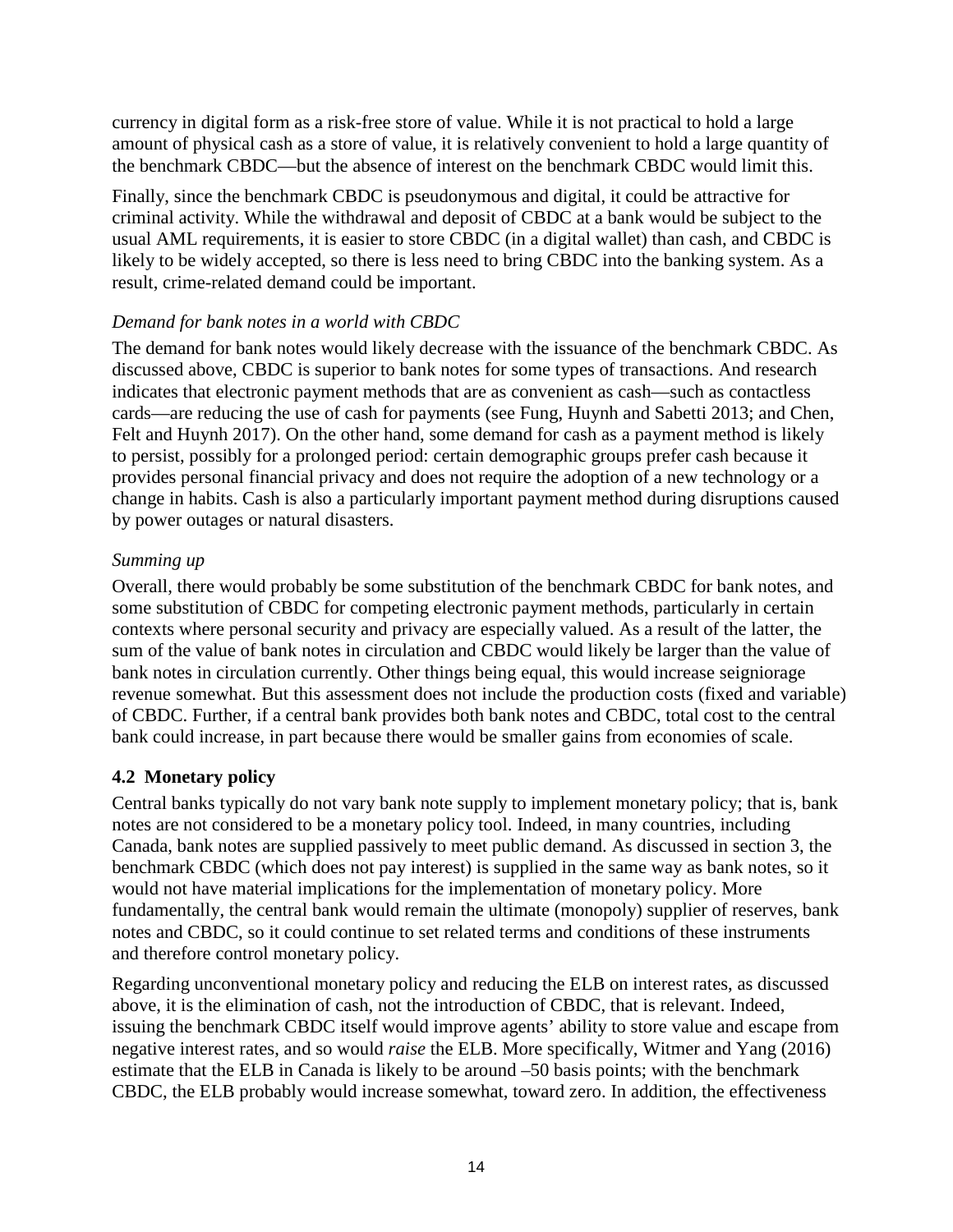of helicopter money might be reduced if a significant fraction of CBDC were held by nonresidents. (The benchmark CBDC is anonymous and thus the central bank cannot target such actions toward residents only.)

#### **4.3 The banking system and financial stability**

It follows from the preceding discussion of the demand for CBDC that some displacement of bank deposits and other conventional savings instruments would be expected. However, since the benchmark CBDC does not pay interest, a significant shift to CBDC from conventional financial instruments seems unlikely. Also, like cash, the benchmark CBDC is subject to risk of theft and loss, which would also discourage significant holdings of CBDC, other things being equal.

At the same time, if there were a material impact on deposits, for example, banks would respond by increasing interest rates on their liabilities or bundling superior services on such accounts relative to CBDC to maintain their funding. As a result, the steady-state impact of the benchmark CBDC on bank deposits and other claims would likely be small, but balances could shift (more readily) toward CBDC in stress periods, with attendant volatility and potentially significant disruptions of the financial system. This endogenous aspect is probably more important for interest-bearing CBDC, which is considered in section 5.4.

#### **4.4 Contestability and efficiency in payments**

#### *Retail payments*

 $\overline{a}$ 

Fung and Halaburda (2016) argue that digital currency would benefit retail payment efficiency in two ways, which would also apply to the benchmark CBDC. First, CBDC would have lower user costs than cash, which could prompt substitution from cash to CBDC for retail and person-toperson payments. However, relatively low-cost electronic person-to-person payment methods, such as Interac e-Transfer in Canada, already exist and consumers are increasingly making use of such payment methods.<sup>[19](#page-19-0)</sup>

Second, CBDC would facilitate transactions that are currently foregone because of frictions that inhibit some types of transactions. For example, some consumers avoid online purchases because of security and privacy concerns when providing their credit card information. The benchmark CBDC would facilitate such online transactions because it is anonymous, and because potential losses from fraud to the consumer would be limited to only the amount of the single, specific transaction. Also, smaller merchants often avoid selling online because of card fees, especially for small-value transactions; CBDC would facilitate small-value online transactions given a relatively low (or no) associated fees. (As noted in Table 1, the central bank charges no fees for CBDC.)

As a result of these considerations, the benchmark CBDC would provide for some increased contestability with other electronic payment methods, possibly in terms of reduced costs, and, in particular, in terms of enhanced privacy. However, Fung and Halaburda (2016) also conclude

<span id="page-19-0"></span><sup>19</sup> Interac e-Transfer is a person-to-person payment scheme in Canada that allows a sender to initiate a funds transfer from the sender's bank account to the receiver's bank account by sending an email to the receiver. It is typically free to receive and increasingly becoming free to send. The use of e-Transfer has grown significantly in recent years: according to Interac, Canadians made 158 million e-Transfers worth \$63 billion in 2016, an increase of over 40 per cent from 2015.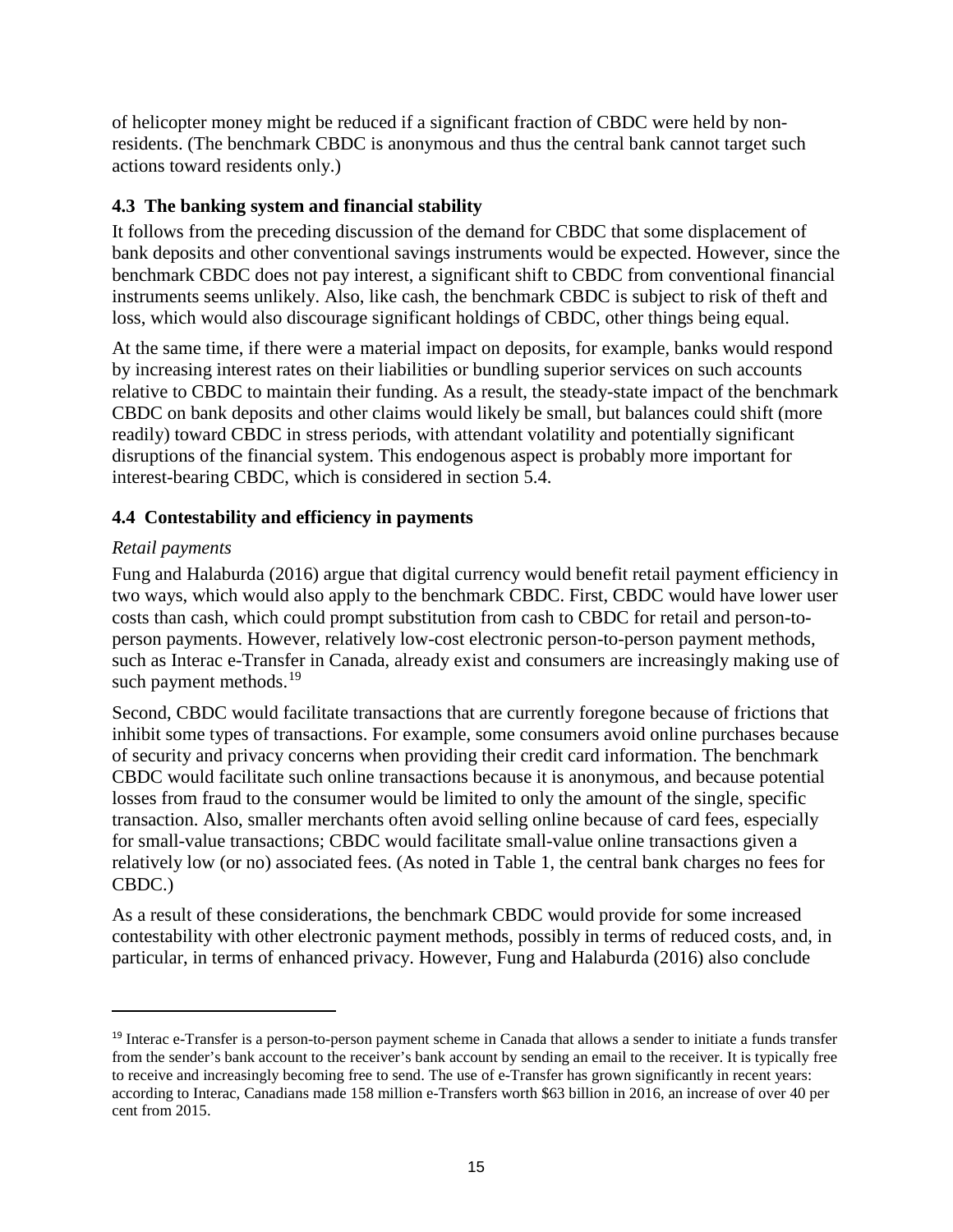that foregone transactions due to such frictions are not material, so that the benefit from the benchmark CBDC in this respect would likely be small.

#### *Large-value payments: CBDC and real-time gross settlement*

This section considers the impact of the benchmark CBDC on large-value payments, particularly where the existing large-value payment system is based on a real-time gross settlement (RTGS) design—the most common set-up for large-value payments globally. In effect, the benchmark CBDC would provide for a general, open-access RTGS where any agent can settle its large-value payments in CBDC with finality in virtually real time (depending on the technology used), bilaterally, directly and in central bank funds.

To do so, firms would have to pre-fund their CBDC payments (as in RTGS), which could be done by selling goods or interest-earning assets. That is, to fund their payment needs, agents could exchange assets for CBDC in the market (e.g., sell bonds for CBDC), or at a commercial bank (sell deposits for CBDC). Financial intermediaries could manage this process for those agents that did not want to invest in the needed technology; banks would provide the interface with the CBDC network and related asset/liability management. To deal with mismatches in payment flows—an important consideration—these agents would also need liquidity support. As a result, banks would also provide CBDC funding or overdraft facilities to help manage their payment flows.

In comparison, firms settling in an RTGS system as direct participants or indirectly through a direct participant on an agency basis (tiering)—including non-clearing financial firms and nonfinancial firms—would have the benefit of liquidity-saving (queuing) mechanisms attached to the RTGS system and central bank lending facilities that provide overdrafts at the policy overnight rate. Since any gross settlement system is demanding and expensive in terms of funding and liquidity needs, RTGS systems universally have queuing mechanisms that match and offset payment orders to reduce liquidity requirements before settlement (e.g., Martin and McAndrews 2008). Put differently, such liquidity-saving mechanisms significantly reduce payment flows by conditioning the release of queued payments on the receipt of offsetting or partially offsetting payments, so that gross payment orders are transformed to some netted amount before entering the RTGS system for settlement. This quasi-netting process substantially reduces funding liquidity requirements and related costs from what would otherwise prevail.<sup>[20](#page-20-0)</sup> Further, as noted, RTGS participants benefit from (collateralized) central bank funding, which is priced at around the overnight policy rate and is relatively inexpensive. Such large-value payment systems are also subject to (significant) economies of scale and network effects, which incentivizes pricing to encourage (indirect) access and wider participation in the RTGS system.

<span id="page-20-0"></span><sup>&</sup>lt;sup>20</sup> It is conceivable that agents preferring CBDC for their large-value payments could use netting algorithms to similarly net payment orders to reduce liquidity needs, but the capacity for netting such flows would be much smaller than would be available in a centralized (RTGS) system with more participants and larger payment flows. (For a related discussion of the application of centralized queuing in the context of Project Jasper, which explores the use of distributed ledger technology for large-value payments, see Payments Canada, Bank of Canada and R3 2017.)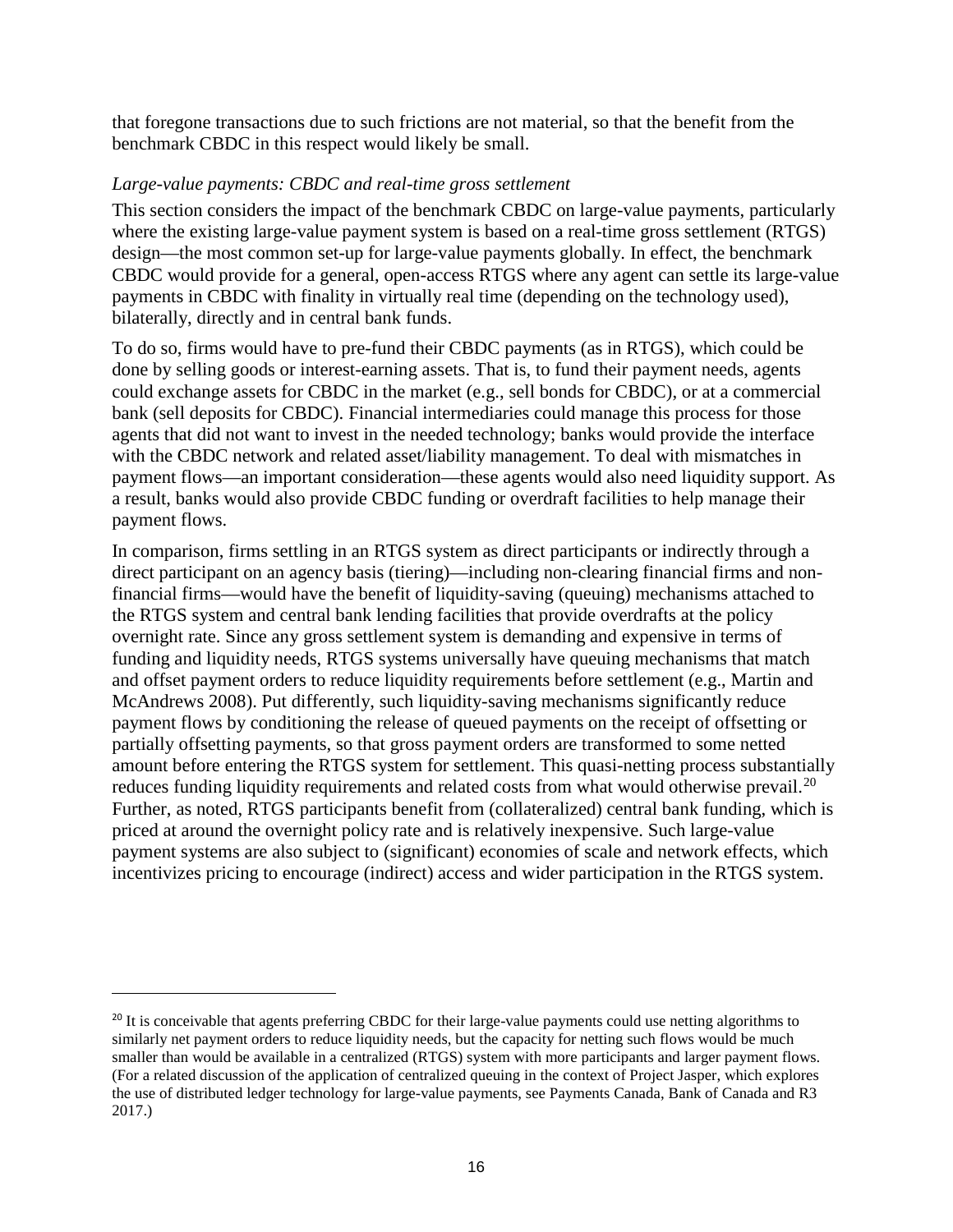Finally, an RTGS system provides a high degree of security to participants because it is a closed ("permissioned") system with a trusted central bank at its core (at least in Canada).<sup>[21](#page-21-0)</sup>

These various features would tend to make participation in the RTGS system, directly or indirectly through an agent, more attractive than CBDC for large-value payments.

# **4.5 Summary**

Generally speaking, the benchmark CBDC seems unlikely to have significant implications for central bank seigniorage revenue, monetary policy or the banking system. A noteworthy qualification is that the benchmark CBDC would seem likely to increase the ELB somewhat. The benchmark CBDC could promote contestability and provide for some efficiency gains in retail payments, but there are unlikely to be material benefits for large-value payments.

Regarding other considerations, it seems likely that the benchmark (anonymous) CBDC would facilitate criminal activity unless some additional restrictions were imposed on its use. This could include a limit on the amount of CBDC held in each digital wallet—but an enterprising criminal would obtain multiple wallets. Alternatively, CBDC transactions in excess of a threshold value could be required to satisfy user identification requirements; this would eliminate anonymity for such transactions. These kinds of restrictions, however, would reduce the demand for CBDC, decreasing seigniorage (other things being equal), and increase the cost of using CBDC for making payments in general.

Finally, the benchmark CBDC could promote financial inclusion, although this would require access to and use of the underlying technology, which could be a constraint for some individuals. As noted above, however, financial inclusion is not a concern in most advanced economies, including Canada.

# **5. Interest-Bearing Central Bank Digital Currency (I-CBDC)**

Central banks might prefer to consider a digital currency with some different features than the benchmark CBDC considered above. For example, full anonymity of CBDC seems to be a nonstarter (because of concerns related to criminal use), and the benchmark CBDC is not interestbearing. This section considers a CBDC that differs significantly from the benchmark digital currency and that could lead to more substantial implications: the payment of interest, which, in turn, leads to other changes in the design of the CBDC.

# **5.1 I-CBDC and (no) anonymity**

 $\overline{a}$ 

Paying interest on CBDC raises a range of practical and operational questions, including how interest should be calculated (e.g., daily interest based on daily closing balance), when and how interest would be credited to the corresponding I-CBDC, etc. Paying interest also raises complications about preserving the anonymity of the beneficial owner of CBDC. An important constraint in this regard concerns taxation. For income tax purposes, the central bank (at least in

<span id="page-21-0"></span><sup>&</sup>lt;sup>21</sup> Banks have long preferred to use more-or-less exclusive mechanisms to settle interbank payments, largely because of the greater security that such arrangements can provide. For example, in the late 19th century, the Canadian government began to issue special large-denomination Dominion notes, called "Bank Legals," in response to bank demand (Fung, Hendry and Weber 2017). These notes were designated by the government exclusively for interbank payments. Individuals or non-banks were not legally able to transact with these notes, nor redeem them for gold.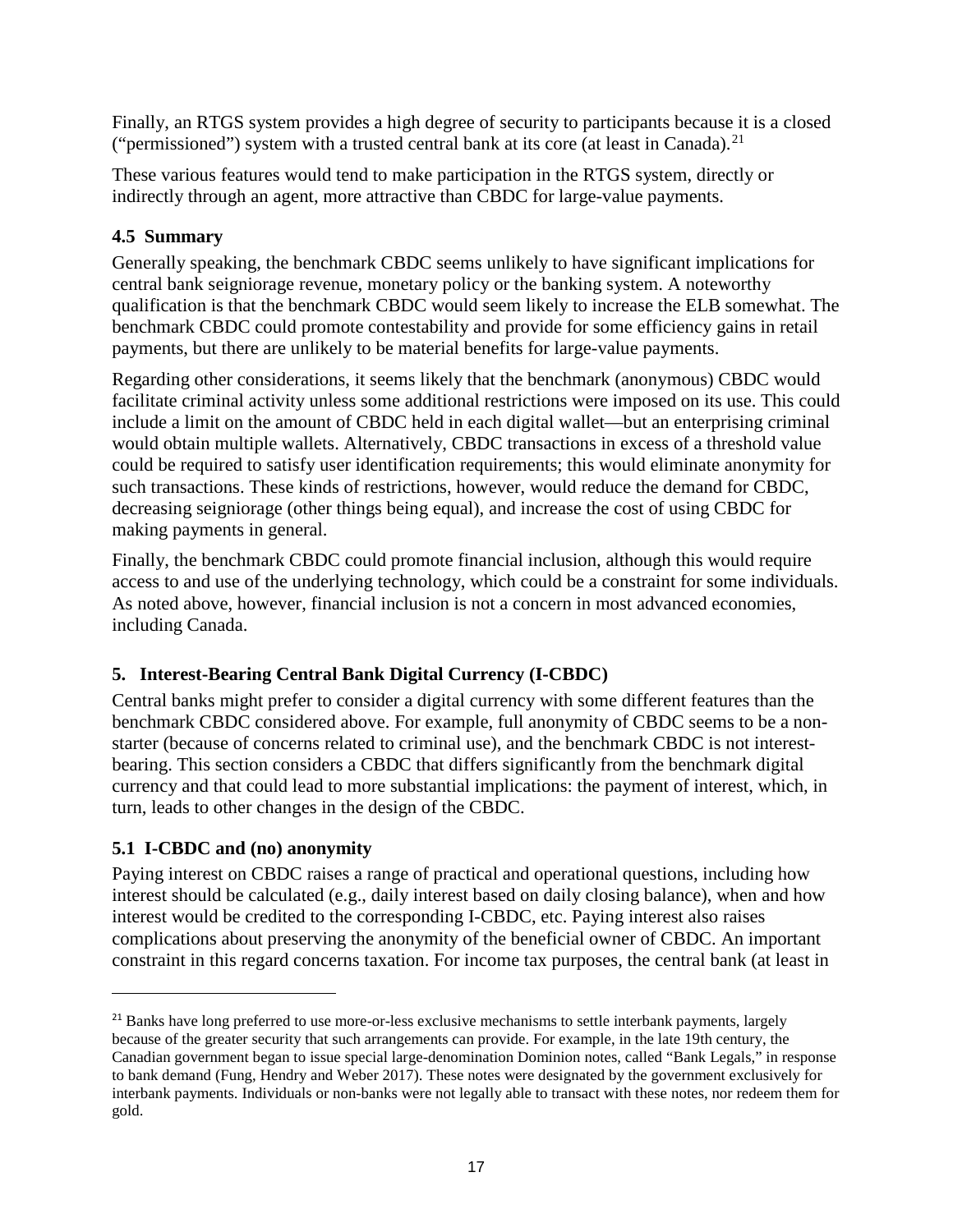Canada) would be required to provide information about the identity of the recipient of interest income to tax authorities. The central bank would also be required to withhold tax on interest income credited to non-resident holders of I-CBDC.<sup>[22](#page-22-0)</sup> As a result, anonymity—one of the main attractions of bank notes—would not be fully possible with I-CBDC.<sup>[23](#page-22-1)</sup> It should be noted, however, that the identity of the I-CBDC owner and the parties involved in an I-CBDC transaction could still be anonymous to other parties, aside from the central bank.

This erosion of anonymity would reduce the appeal of I-CBDC for those transactions where (complete) privacy was desired. On the other hand, this loss of anonymity would help address concerns about the use of CBDC for criminal activity. More generally, such a provision could constrain access to I-CBDC to those individuals and firms who have verifiable identification (e.g., a tax identification code, social insurance or a business registration number).  $^{24}$  $^{24}$  $^{24}$ 

#### **5.2 I-CBDC and central bank seigniorage**

Paying interest on I-CBDC would directly reduce seigniorage in proportion to the level of interest rates. At the same time, paying interest would increase the demand for CBDC, especially relative to bank notes, while the erosion of anonymity (discussed above) would tend to reduce demand for I-CBDC relative to bank notes. Whether a sustained shift from commercial bank deposits and other conventional claims to I-CBDC would occur—and so benefit seigniorage depends largely on how financial institutions respond to the existence of I-CBDC, which is considered in section 5.4. [25](#page-22-3)

#### **5.3 I-CBDC and monetary policy**

 $\overline{a}$ 

As noted above, the central bank would remain the ultimate (monopoly) supplier of reserves, bank notes and CBDC (interest-bearing or not), so the central bank could set related terms and conditions, and therefore control monetary policy. So, again, paying interest on CBDC should not compromise or fundamentally affect a central bank's ability to influence short-term interest rates to achieve price stability, although implementation tactics could change.

In principle, one would expect that the interest rate paid by the central bank on reserves would be the same as the interest rate paid on I-CBDC, as each reflects the setting of monetary policy. These liabilities are also close substitutes in some contexts. Further, a spread between the interest

<span id="page-22-0"></span><sup>&</sup>lt;sup>22</sup> In Canada, any entity that makes certain payments, including interest income, to a resident of Canada is required to report such income to the Canadian Revenue Agency and to prepare a corresponding record for the income recipient. These records identify the types of investment income that residents of Canada must report on their income tax returns. The tax authorities in Canada also require an individual or organization to withhold income tax of 25 per cent or the percentage established under a tax agreement on amounts paid or credited to non-residents.

<span id="page-22-1"></span><sup>&</sup>lt;sup>23</sup> This argument may not apply in economies such as Hong Kong where interest income is not subject to income taxes.

<span id="page-22-2"></span><sup>&</sup>lt;sup>24</sup> A central bank could consider issuing both an anonymous benchmark CBDC (with a cap on the maximum amount that could be held) along with an I-CBDC (with no cap on balances). Analysis of such an approach is for future research.

<span id="page-22-3"></span><sup>&</sup>lt;sup>25</sup> Barrdear and Kumhof (2016) argue that interest-bearing CBDC would lead to a large increase in demand for central bank liabilities, which would lead to an increase in seigniorage, and, in turn, to larger residual transfers to the government. They also note that with such a large shift into CBDC, the central bank would need to hold more government bonds on its balance sheet. This increased demand for government bonds, other things being equal, would increase bond prices and lower associated bond interest rates, thus reducing government funding costs.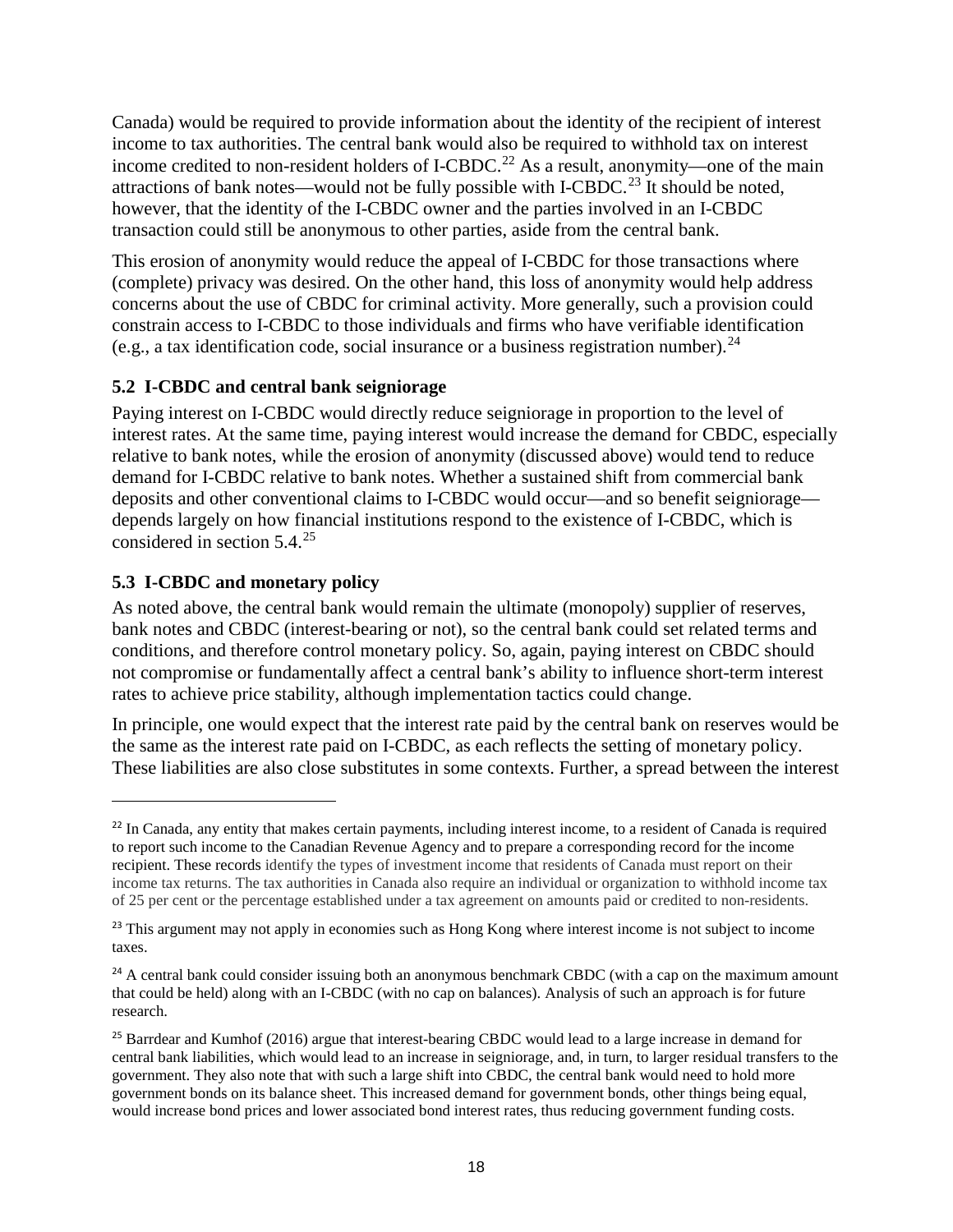rates on reserves and I-CBDC would provide arbitrage opportunities for clearing banks, which would tend to attenuate any difference between the interest rates on these central bank liabilities, as explained below. (The following abstracts from market frictions and nuances related to floors and ceilings in a corridor-type policy rate system, as in Canada. $^{26}$ )

- If the overnight rate on reserves was less than the interest rate paid by the central bank on I-CBDC, then clearing banks would borrow reserves from other clearing banks and especially from the central bank and invest the proceeds in I-CBDC to earn the spread. Other things being equal, this would tend to increase the overnight rate on reserves or decrease the yield on CBDC until the spread disappeared. To the extent that the central bank lends reserves indefinitely to sustain the overnight rate below the rate paid on I-CBDC, then clearing banks could earn the related spread indefinitely.
- If the overnight rate on reserves was greater than the interest rate paid by the central bank on I-CBDC, then clearing banks would borrow I-CBDC in the market and invest the proceeds in reserves to earn the spread. Other things equal, this would tend to reduce the overnight rate or increase the market yield on CBDC until the spread disappeared.

As a result of these considerations, it appears that consistency between the interest rate on central bank reserves and the interest rate on I-CBDC should be expected. Thus, the overnight rate (which would be equivalent to the rate on I-CBDC) would determine short-term bank and market interest rates in the first instance, and together with expectations, affect longer-term rates across the yield curve.<sup>[27](#page-23-1)</sup>

Paying interest on CBDC would create a yield differential between I-CBDC and bank notes, which would increase the demand for I-CBDC relative to bank notes. However, if the policy rate were negative—to encourage aggregate demand in a liquidity trap (as discussed above)— I-CBDC holders would tend to convert their I-CBDC into bank notes, other things equal, which would limit the central bank's efforts to sustain negative rates below the effective lower bound. As a result, to achieve its objectives in this case, the central bank would need to discourage conversion of I-CBDC into cash by suspending par convertibility of bank notes, or by restricting the supply of bank notes. Alternatively, the introduction of I-CBDC could be accompanied by the (partial) elimination of bank notes.

A possible monetary policy benefit of I-CBDC is the ability to directly influence interest rates affecting consumers and investors by adjusting the interest paid on CBDC. In normal conditions (a positive interest-rate environment) it is not clear that this is a material benefit. Historically, central banks have been able to exert significant and predictable (indirect) influence on consumer rates by changing the policy rate. For example, the Bank of Canada's adjustment of its overnight rate target is transmitted effectively to short-term market rates, and across the yield curve through expectations. This, in turn, causes the commercial bank prime rate and other lending and deposit rates to change. The link between the policy rate, consumer and market rates has been

<span id="page-23-0"></span><sup>&</sup>lt;sup>26</sup> For background on this type of monetary policy implementation framework, see Engert, Gravelle and Howard (2008).

<span id="page-23-1"></span><sup>&</sup>lt;sup>27</sup> This could imply a one-time jump in consumer deposit rates. Historically, consumer deposit rates in Canada typically have been lower than the policy rate (Figure 3). As discussed below, commercial banks would have to offer deposit rates that were competitive with the rate on I-CBDC, other things being equal.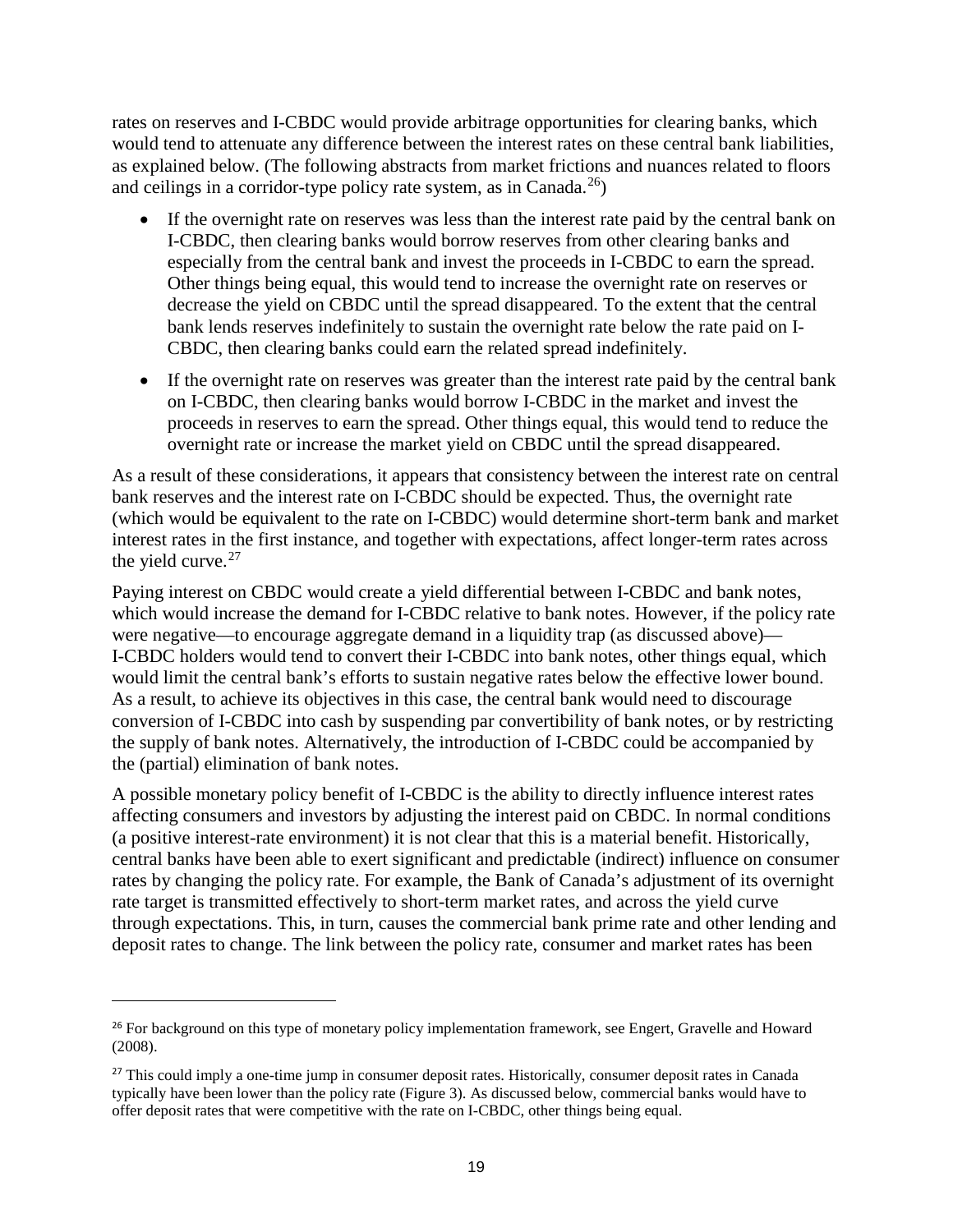reliable and the transmission lag short, as illustrated for Canada in Figure 3.<sup>[28](#page-24-0)</sup> So I-CBDC is not needed to provide a stable, predictable influence on consumer and market interest rates.



**Figure 3: Selected interest rates in Canada** 

 $\overline{a}$ 

However, such close links between the policy rate and consumer and market interest rates might not hold in a negative interest rate environment, largely because commercial banks could be unwilling to pass on negative rates to all their customers. For example, in Sweden and Switzerland, while the policy interest rate has been negative for some time, commercial bank deposit rates have remained above zero.

However, when a central bank reduces the interest rate on I-CBDC, especially as part of an effort to generate negative interest rates, the central bank could be seen as (more) directly impairing the welfare of those who rely on interest income from a safe investment, including those members of society who might be less financially sophisticated and have few financial alternatives. This could generate reputational risk and might invite political interference.<sup>[29](#page-24-1)</sup>

#### **5.4 I-CBDC, the banking system and financial stability**

In general, financial claims such as bank deposits are held for a number of reasons: safe-keeping of wealth, to earn income and to make payments. I-CBDC would allow agents to simultaneously meet all three objectives. Therefore, it seems likely that I-CBDC would provide meaningful competition for financial intermediaries offering conventional financial services such as bank deposits, which also meet all three objectives. However, without anonymity, the principal attraction of I-CBDC compared with bank deposits is its risk-free nature. And with the

Source: Bank of Canada

<span id="page-24-0"></span><sup>&</sup>lt;sup>28</sup> Clinton and Howard (1994) study the stability of the relationships between the monetary policy instrument and consumer and market interest rates, and conclude that the links of the interest-rate channel of transmission—from policy instruments through short-term rates to short-term bond rates and administered rates—is essentially stable.

<span id="page-24-1"></span> $29$  See also Stevens (2017) and Raskin and Yermack (2016) for more on this aspect.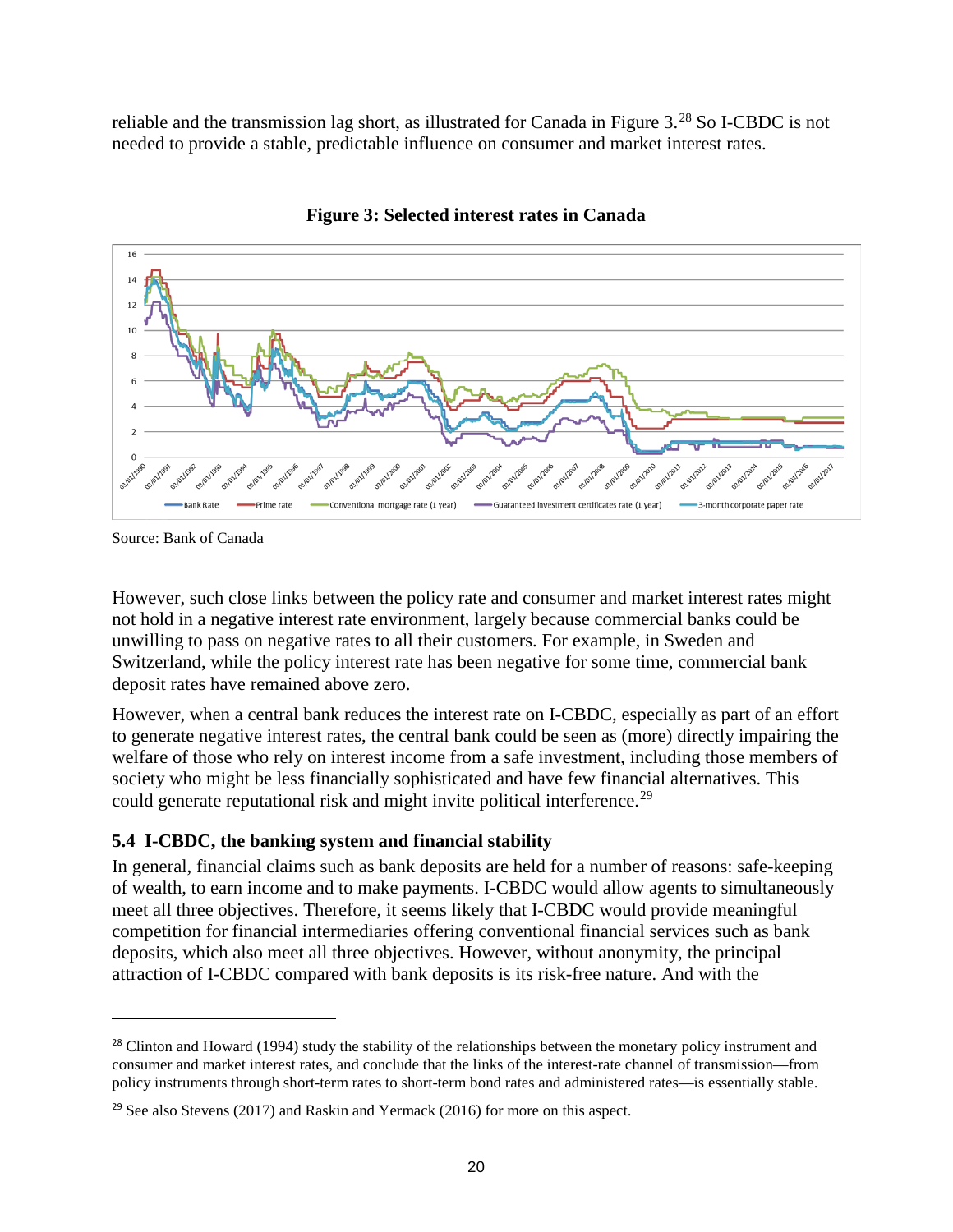introduction of I-CBDC, there would be a range of endogenous, competitive responses from financial institutions.

- To maintain their funding, banks would offer an incremental spread above the (policy) rate on I-CBDC to reflect the marginal credit risk, other things being equal. In Canada, this incremental spread would likely be small.<sup>[30](#page-25-0)</sup>
- Bank deposits are also associated with a range of services (e.g., mortgage finance, consumer and business loans, wealth management, financial advice, underwriting, etc.) that would not be offered with CBDC. And banks (and other service providers) are likely to bundle such services to compete more effectively with I-CBDC.
- To offset increased funding and other costs, banks would probably undertake cost-reduction exercises and raise lending rates and fees. The incidence of the latter changes would fall most on those customers on both sides of bank balance sheets with the fewest competitive options—that is, those with the lowest price elasticity of demand. For example, banks would raise interest costs more for certain borrowers, such as smaller businesses, and on credit cards, and compress net returns to less sophisticated depositors less likely to switch financial service providers.<sup>[31](#page-25-1)</sup>
- Banks might also go up the asset risk curve to earn higher (nominal) returns to compensate for the need to compete with I-CBDC.
- Increased funding costs and lower profitability could also lead to a contraction in the amount of bank intermediation and lending.
- At the same time, a more credible run threat—into I-CBDC—under financial stress might imply more *ex ante* market discipline, constraining incremental risk-taking by banks to some extent or motivating more capital to buffer shocks. This, in turn, could result in lower returns to banking, and some contraction of intermediation.

Overall, it seems that a plausible equilibrium is that banks would be able to compete effectively with I-CBDC through the channels noted above, so that agents would generally rely on bank deposits in normal times to earn higher spreads and to benefit from associated financial services, but under stress, agents could (more) easily shift to (risk-free) I-CBDC, possibly leading to disturbances to the financial system and the wider economy. In sum, compared with the status quo, I-CBDC could generate a redistribution of returns away from financial intermediation, perhaps a (modest) contraction of intermediation, and increased volatility.

#### **5.5 I-CBDC and contestability in payments**

 $\overline{a}$ 

I-CBDC would provide for more contestability in payments than the benchmark CBDC because it is interest-bearing. As discussed above, banks (and other service providers) would be expected

<span id="page-25-0"></span><sup>&</sup>lt;sup>30</sup> Aside from considerations related to probability of default and loss given default, deposit insurance is typically available for Canadian-dollar deposits with a term of five years or less, up to \$100,000.

<span id="page-25-1"></span><sup>&</sup>lt;sup>31</sup> The competitive responses of banks to I-CBDC might compromise reliance on banks to distribute CBDC on behalf of the central bank (as set out in Table 1). In other words, since CBDC competes directly with bank products, banks might introduce frictions (e.g., fees) to inhibit the use of CBDC. Competition between banks could be sufficient to mitigate this risk, but the central bank (or other authorities) might also have to consider other interventions to discourage anti-competitive outcomes.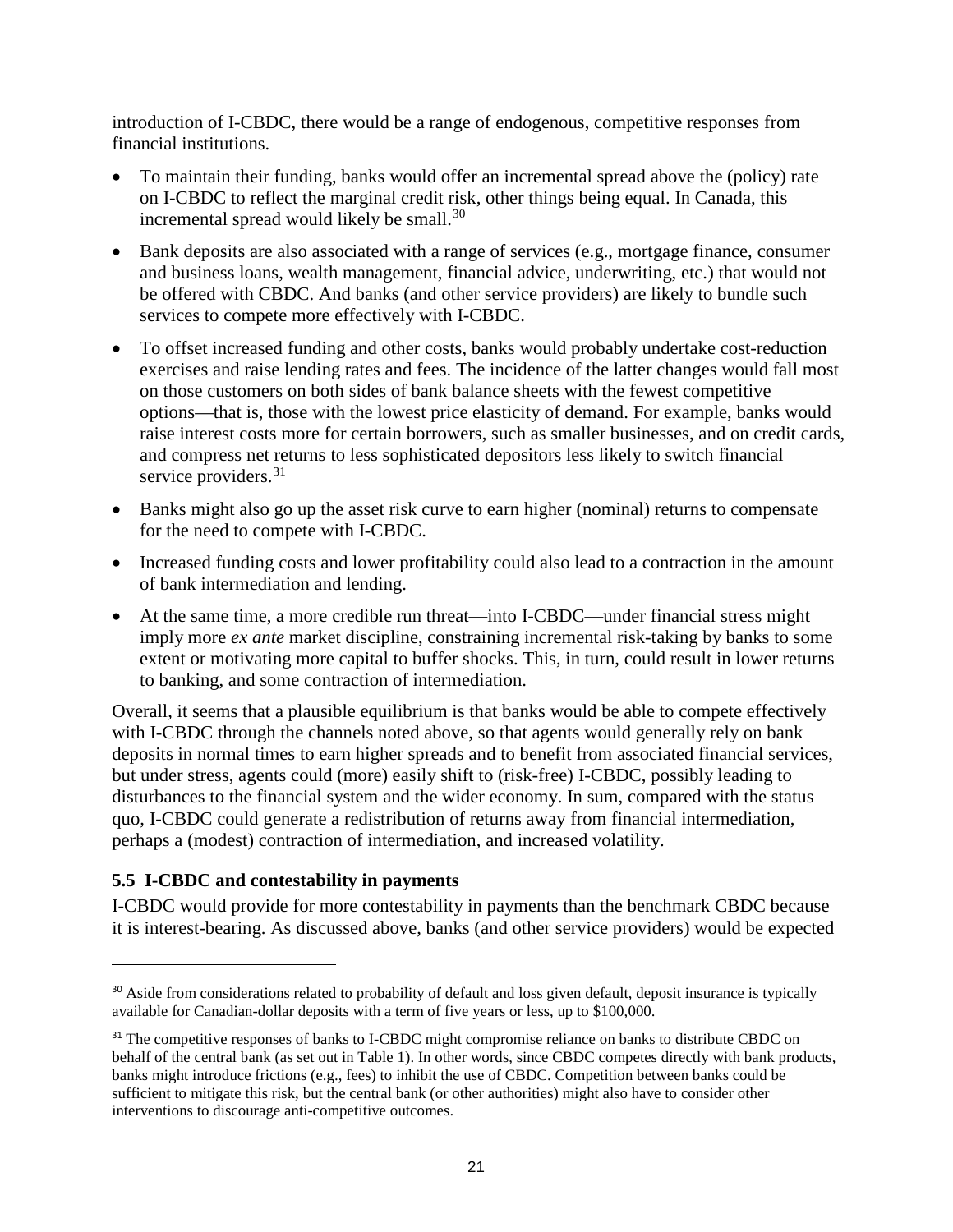to respond by increasing interest on payments balances or bundling services to maintain market share. This, in turn, would provide incremental benefits to retail payment users. On the other hand, I-CBDC would not be anonymous (as noted above), which would impair its appeal for some retail transactions.

For large-value payments, as discussed above, RTGS offers three significant benefits over CBDC: liquidity-savings mechanisms; access to central bank overdrafts; and a high degree of security. It seems doubtful that an I-CBDC would overcome these structural features in the context of large-value payments. Further, in certain large-value payment systems, such as in Canada, excess reserves deposited with the central bank earn interest, which could ameliorate costs to users of the RTGS system generally. Again, banks would be expected to respond to I-CBDC in order to maintain market share in this context as well. Overall, it seems unlikely that the payment of interest on CBDC would lead to material benefits in large-value payments relative to an RTGS system.

#### **5.6 Summary**

A key implication of paying interest on CBDC is that complete anonymity would not be possible, which would reduce the demand for I-CBDC, other things being equal, but this would also address concerns about CBDC use for criminal activity. From a narrow (or technical) perspective, I-CBDC does not appear to have material implications for monetary policy, and the interest rates paid on central bank reserves and on I-CBDC are likely to be similar, not least because of arbitrage opportunities. However, I-CBDC might increase risk of political interference and lead to reduced central bank autonomy under some conditions.

Banks and other financial intermediaries would compete with the issuance of I-CBDC, so that compared with the status quo, I-CBDC could lead a redistribution of returns, perhaps a (modest) contraction of intermediation, and increased financial volatility. More specifically, households and firms could generally rely on bank deposits in normal times to earn (incrementally) higher interest revenue and to benefit from associated financial services, but under stress, could (more) easily shift to I-CBDC, generating volatility and perhaps presenting challenges for financial stability. Finally, I-CBDC is likely to provide for beneficial incremental contestability for retail payments, but seems unlikely to have a significant impact on large-value payments (RTGS) systems.

#### **6. Conclusions**

Consideration of CBDC is a new challenge, which is complex and subject to significant uncertainty. A CBDC could have important consequences, which would depend on its specific attributes, and could include both benefits and costs. Accordingly, assessing CBDC requires careful analysis of motivations and potential implications, including an assessment of the risks that might arise from CBDC.

There are seven key conclusions from the present analysis.

(i) Some of the motivations for CBDC considered in this paper are not compelling, including reducing the ELB on interest rates and inhibiting criminal activity. Further, based on recent trends, there does not appear to be a meaningful concern in most countries considered here, including Canada, for preserving seigniorage or maintaining adequate central bank money for the general public. Promoting financial inclusion could be an important consideration in some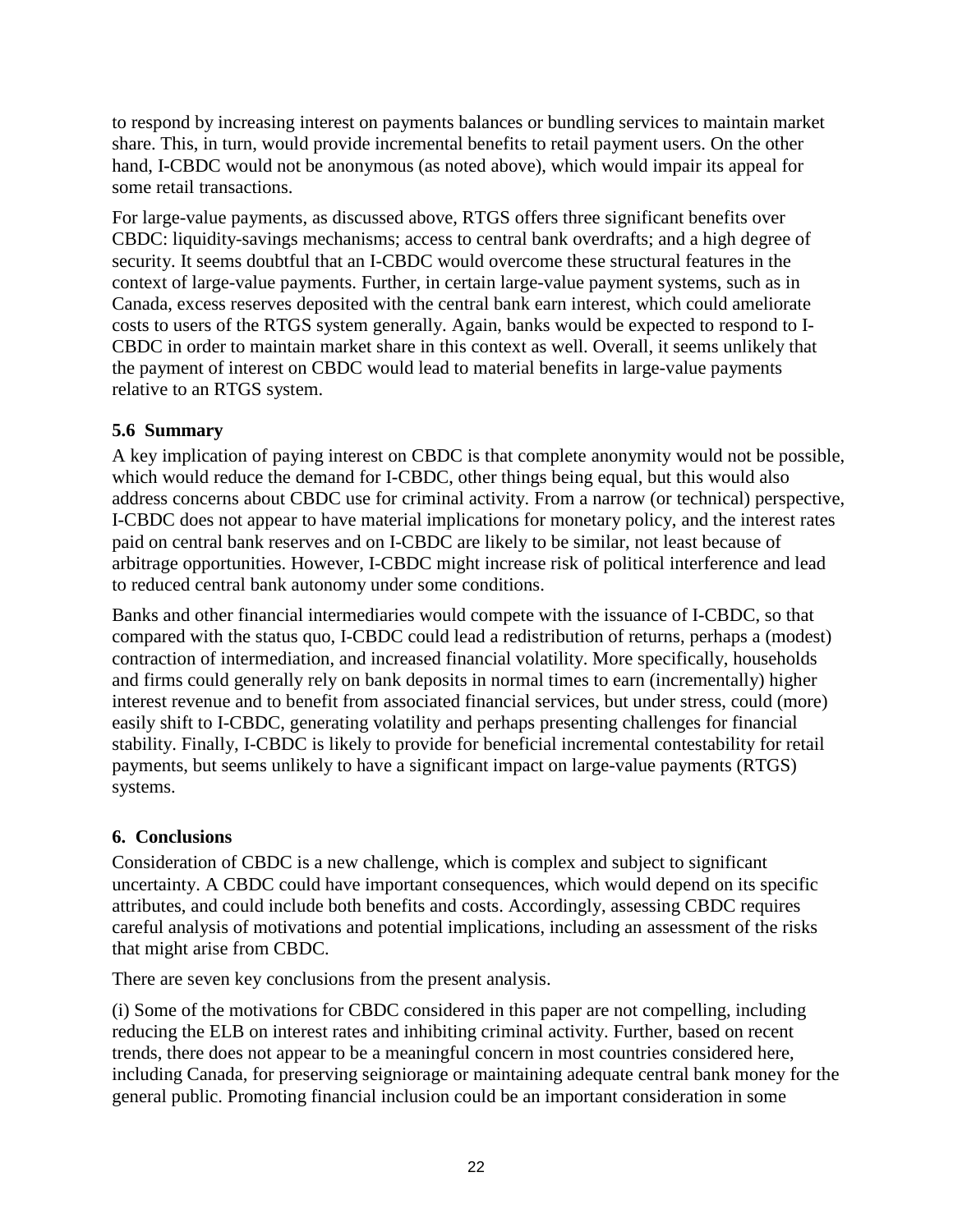countries, perhaps especially in emerging economies, but does not provide a motivation in the Canadian case.

(ii) Increasing contestability in retail payments seems to be the most credible motivation to issue CBDC, and the overall impact depends importantly on the specific attributes of the CBDC. I-CBDC would provide for more contestability in payments than the benchmark CBDC, which does not pay interest. Banks (and other service providers), however, could respond to I-CBDC by increasing interest on payments balances or bundling services to maintain market share, which would provide incremental benefits to customers, other things being equal. And these developments could have wider implications for the financial system (see below). Further, to the extent that promoting contestability in retail payments was the primary motivation to issue CBDC, authorities should probably also consider whether there were other ways to achieve this goal, including through regulatory avenues or by acting as a catalyst, and assess which strategy would be most effective (Fung and Halaburda 2016). As for large-value payments, it seems unlikely that CBDC would lead to material benefits relative to an RTGS system.

(iii) Some of the attributes of the benchmark CBDC discussed above are problematic—most notably anonymity, which would facilitate criminal activity. As a practical matter, complete anonymity seems to be undesirable for central bank digital currency.

(iv) As noted, CBDC, especially if interest-bearing, would motivate endogenous responses by financial intermediaries to compete with CBDC to retain market share and funding. A plausible outcome is that banks would be able to compete effectively with CBDC so that households and firms would generally rely on bank deposits and related products in normal times. In stress periods, however, they could (more) easily shift to CBDC. As a result, compared with the status quo, CBDC (especially if interest-bearing) could lead to some redistribution of returns away from financial intermediaries, perhaps a (modest) contraction of intermediation, and increased volatility (other things being equal).

(v) It follows that designing a CBDC with a focus on a particular attribute, in pursuit of a specific policy objective, is likely to have implications on other margins; indeed, interdependence of effects should be expected.

(vi) The analysis in this paper is based on an assumption that the technological means to issue and transfer CBDC—e.g., a digital wallet and the distributed ledger technology—would be feasible and acceptable to the central bank. Similarly, this paper does not focus on the costs involved in issuing CBDC (including central bank reputation risk). From a benefit-cost perspective, including these considerations in the analysis would reduce the appeal of CBDC.

(vii) Finally, given the complexity and uncertainty associated with introducing CBDC, central banks inclined to issue CBDC should proceed cautiously and incrementally, perhaps with a nonanonymous CBDC that mimics bank notes—similar to the benchmark CBDC discussed above notwithstanding likely low adoption rates, and learn from experience.

Looking ahead and with a view to future research, it could be useful to examine the implications of a CBDC with different attributes than the benchmark or I-CBDC considered in this paper. Ongoing monitoring and research regarding the adoption and possible implications of private cryptocurrencies also would be useful, as would further work on the interaction of CBDC, monetary policy and financial stability in various institutional settings. Further, to the extent that demand for bank notes decreases over time (contrary to the evidence in most countries, as shown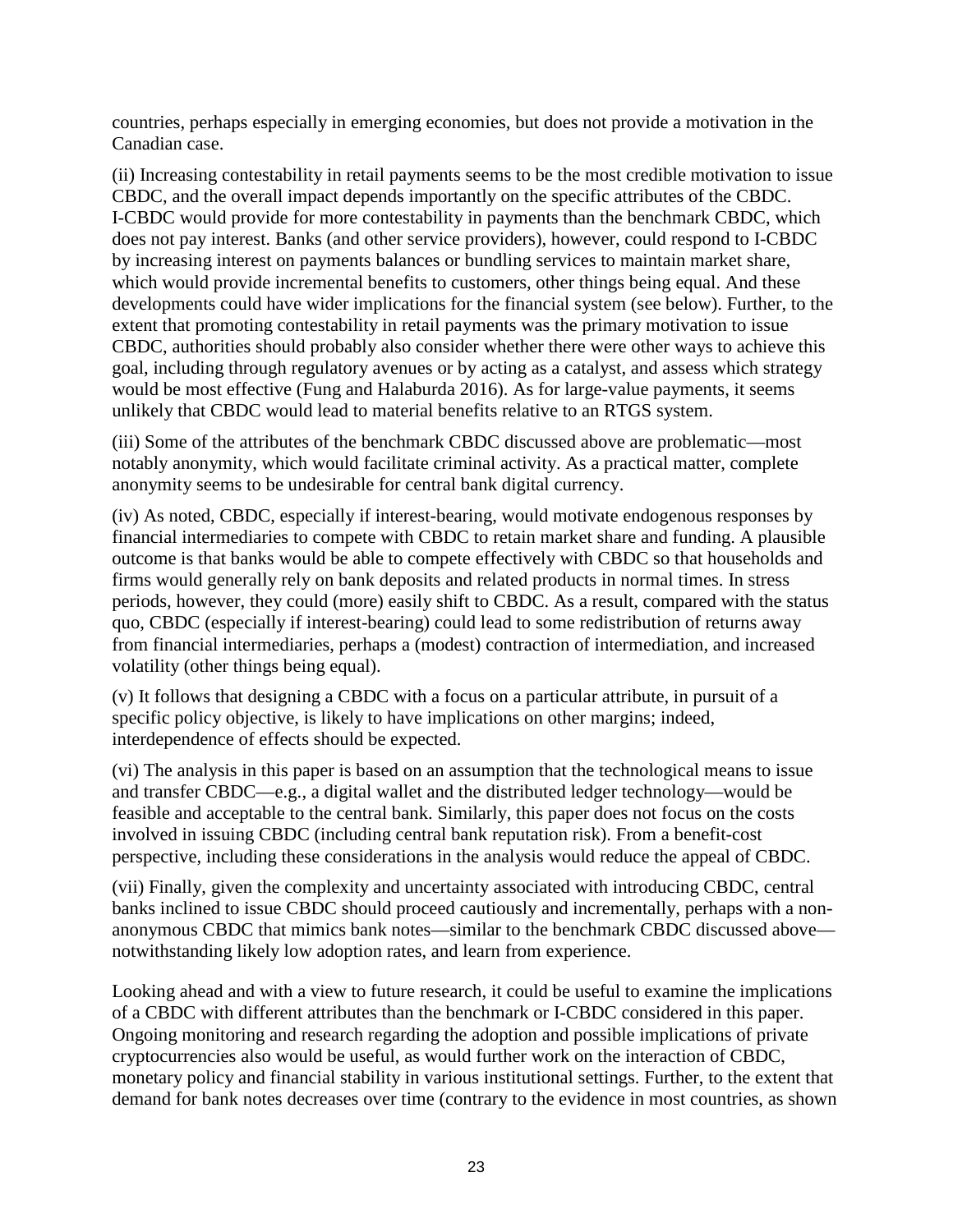in Figure 2), an interesting question is whether a central bank liability that is accessible to the general public, like cash or CBDC, is desirable from a social-welfare perspective. Is it sufficient for a central bank to supply only reserves to qualified financial institutions? Put differently, is a "cashless society" a sound outcome?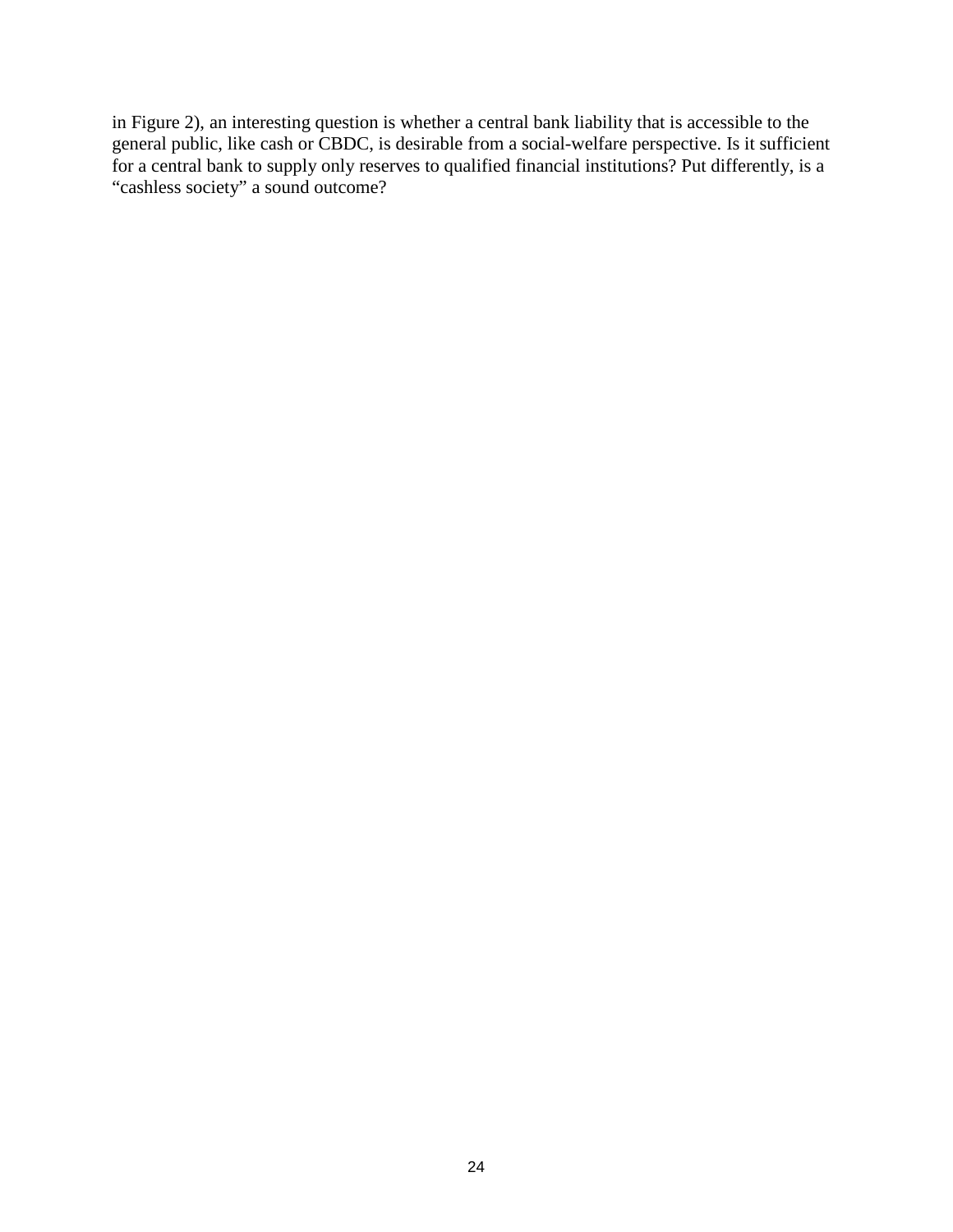#### **References**

- Agarwal, R. and M. Kimball. 2015. "Breaking Through the Zero Lower Bound." 15/224. IMF Working Paper.
- Arango, C., K. P. Huynh, B. Fung and G. Stuber. 2012. "The Changing Landscape for Retail Payments in Canada and the Implications for the Demand for Cash." *Bank of Canada Review* (Autumn): 31–40.
- Barrdear, J. and M. Kumhof. 2016. "The Macroeconomics of Central Bank Issued Digital Currencies." Bank of England Staff Working Paper No. 605.
- Broadbent, B. 2016. "Central Banks and Digital Currencies." Speech to the London School of Economics, London, 2 March.
- Chapman, J., R. Garratt, S. Hendry, A. McCormack and W. McMahon. 2017. "Project Jasper: Are Distributed Wholesale Payment Systems Feasible Yet?" Bank of Canada *Financial System Review* (June): 59–69.
- Chen, H., M.-H. Felt and K. P. Huynh. 2017. "Retail Payment Innovations and Cash Usage: Accounting for Attrition by Using Refreshment Samples." *Journal of the Royal Statistical Society: Series A (Statistics in Society)* 180 (2): 503–530.
- Clinton, K. and D. Howard. 1994. "From Monetary Policy Instruments to Administered Interest Rates: The Transmission Mechanism in Canada." Bank of Canada Technical Report No. 69.
- Dyson, B. and G. Hodgson. 2016. "Why Central Banks Should Start Issuing Electronic Money." Available at http://www.positivemoney.org.
- Engert, W., T. Gravelle and D. Howard. 2008. "The Implementation of Monetary Policy in Canada." Bank of Canada Staff Discussion Paper No. 2008-9.
- Freedman, C. 2000. "Monetary Policy Implementation: Past, Present and Future Will Electronic Money Lead to the Eventual Demise of Central Banking?" *International Finance* 3 (2): 221–27.
- Fung, B. and H. Halaburda. 2016. "Central Bank Digital Currencies: A Framework for Assessing Why and How." Bank of Canada Staff Discussion Paper No. 2016-22.
- Fung, B., S. Hendry and W. Weber. 2017. "Canadian Bank Notes and Dominion Notes: Lessons for Digital Currencies." Bank of Canada Staff Working Paper No. 2017-5.
- Fung, B., K. P. Huynh and L. Sabetti. 2014. "The Impact of Retail Payment Innovations on Cash Usage." *Journal of Financial Market Infrastructures* 3 (1).
- Fung, B., K. P. Huynh and G. Stuber. 2015. "The Use of Cash in Canada." *Bank of Canada Review* (Spring): 45–56.
- Fung, B., M. Molico and G. Stuber. 2014. "Electronic Money and Payments: Recent Developments and Issues." Bank of Canada Staff Discussion Paper No. 2014-2.
- Goodfriend, M. 2016. "The Case for Unencumbering Interest Rate Policy at the Zero Bound." Paper presented to the Jackson Hole Economic Policy Symposium, 26 August.
- Henry, C., K. P. Huynh and G. Nicholls. Forthcoming. "Bitcoin Awareness and Usage in Canada." Bank of Canada Staff Working Paper.
- Koning, J. P. 2014. "Fedcoin." http://jpkoning.blogspot.ca/2014/10/fedcoin.html.
- Kosse, A., H. Chen, M.-H. Felt, V. Dongmo Jiongo, K. Nield and A. Welte. 2017. "The Costs of Point-of-Sale Payments in Canada." Bank of Canada Staff Discussion Paper No. 2017-4.
- Lagos, R. 2006. "Inside and Outside Money." Federal Reserve Bank of Minneapolis Research Department Staff Report 374.